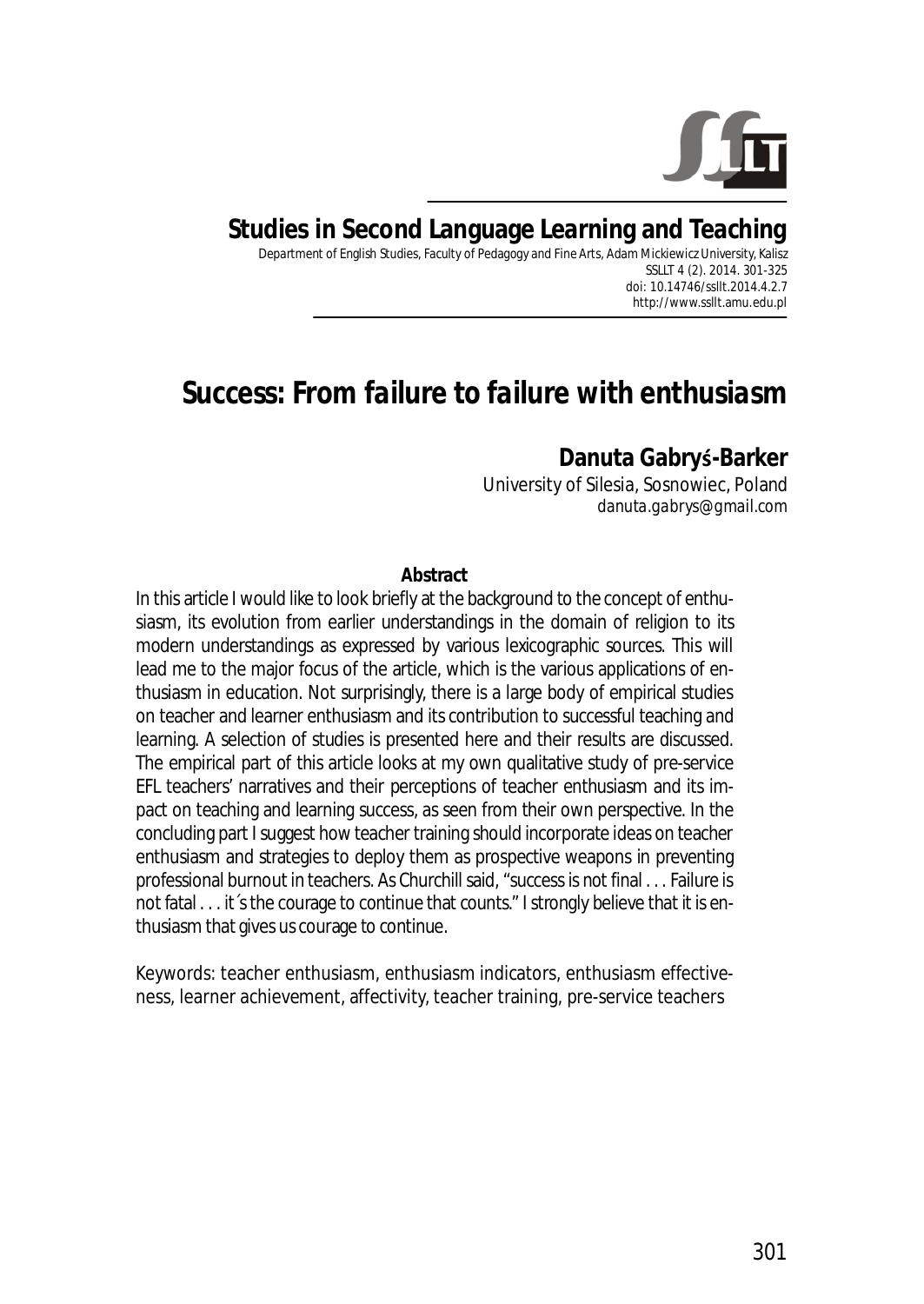*The mediocre teacher tells The good teacher explains The superior teacher demonstrates The great teacher inspires*  William Arthur Ward

### **1. Introduction**

Winston Churchill defined success as "the ability to go from failure to failure with no loss of enthusiasm." Ever since I was first involved in teaching, whether in a secondary or tertiary context, my attitude has been based on my passionate desire to be a teacher; this has generated my enthusiastic approach to the profession, my learners and also to the English language, with its rich culture. However, this enthusiasm has not always worked to my advantage as a teacher, nor has it to the advantage of my learners. I therefore decided to take a closer look at the phenomenon of enthusiastic teaching, not only experientially but also empirically through reviewing the available literature on the topic. At the same time, I was conducting my own study with pre-service teachers of EFL and successful EFL learners.

Also, when looking through various online sites advertising jobs for teachers of foreign languages, I observed that the most commonly used term, and thus the quality searched for by employers in their prospective employees, was *enthusiastic*:

- x "Randstad Education are currently looking for an *enthusiastic* Modern FLs teacher to work in a successful High School in the Blackpool area" (www.ukjobs.cam/language teaching-jobs)
- x "We welcome *enthusiastic* and qualified linguists" (www.educ.com.ac.uk)
- x "Candidates must be *enthusiastic* about teaching" (www.ile.org/en/Pro grammes/FLTA)
- x "We are looking for *enthusiastic* teachers who are committed to excellence" (www. jobs.theguardian-com/…/secondary-teaching/modernforeign-languages) [emphasis added]
- **2. Defining** *enthusiasm:* **The evolution of the term**

Etymologically, the word *enthusiasm* comes directly both from late Latin *enthusiasmus* and from a Greek word *enthousiasmos,* more precisely, deriving from an adjective *entheos* (*'*having the god within'): *en* 'in, within,' *theos* 'god.' When tracing back the meaning of the term *enthusiasm*, we need to look as far back as ancient times when it meant divine possession. The person possessed by a god, for example Apollo or Dionysus, was called an enthusiast. Socrates referred to poetic inspiration as enthusiasm. So it denoted inspiration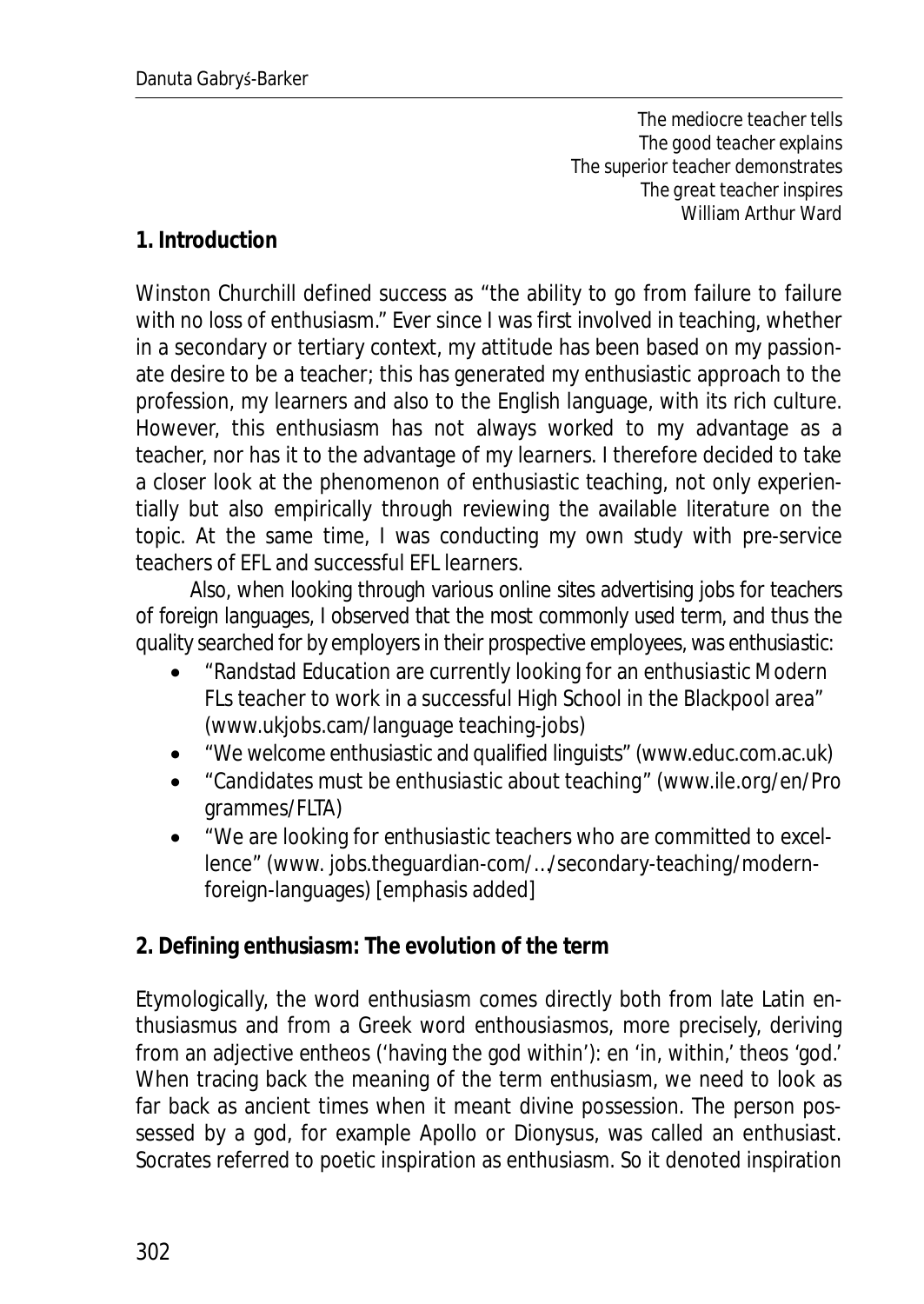instigated by unknown forces, by gods. Its religious connotations can be found in a sect in Syria in the 4th century, called *Enthusiasts* (also known as *Euchites*), who became renowned for indulging in religious prayers and contemplation, and aspiring to be possessed by the Holy Spirit. In the 16th and later 17th century *enthusiasm* continued to be used in a religious context, with reference to Protestants. However political changes in Britain, namely the English Civil War (1642-1651) and the Glorious Revolution of 1688 in England, changed the meaning of enthusiasm to become a strongly negative term used to describe any political or religious engagement. Later on, the collocation *blind enthusiasm* was applied to suggest fanaticism. The term was widely used in the 18th century to describe the Methodists, led by John Wesley.

In sum, the evolution of understanding of *enthusiasm* has moved from "possession by a god," "rapturous inspiration like that caused by god," "an overly confident or delusory belief that one is inspired by God" and "ill-regulated religious extremism" to modern understandings such as "craze, excitement, strong liking for something" (Enthusiasm, 2000).

Taking a closer look at the concept and its definitions in lexicographic sources, we will find a more detailed description of its nuances. Dictionary entries present enthusiasm as a feeling of excitement and the experiencing of affective and emotional states, such as overflowing with great enjoyment or approval. It is also referred to as a lively interest (Enthusiasm, n.d.). Thus the commonly used descriptive terms with reference to *enthusiasm* will be keenness, passion, excitement, but also warmth, motivation and devotion, interest, obsession or craze. So modern understandings of *enthusiasm* bring associations with positive feelings and focused engagement in a given action, subject or area of interest.

What meaning does enthusiasm have in the educational context? Does it always bring about positivity in teachers and learners? Does teacher enthusiasm result in the learner's more engaged and motivated attitude to learning and better achievement?

### **3. Teacher enthusiasm and related concepts**

### **3.1. Teacher enthusiasm and its mechanisms**

In various studies of teacher effectiveness and profiles of good teachers, their enthusiasm for the subject and enthusiasm for teaching it come to the fore as most significant traits. And as Metcalfe and Game (2006, p. 92) put it, "what good teachers have is passion. The spark. Sharing their passion. Kids pick up on their excitement, and that makes them curious." What good teachers have is enthusiasm, and it is generally believed that this enthusiasm influences students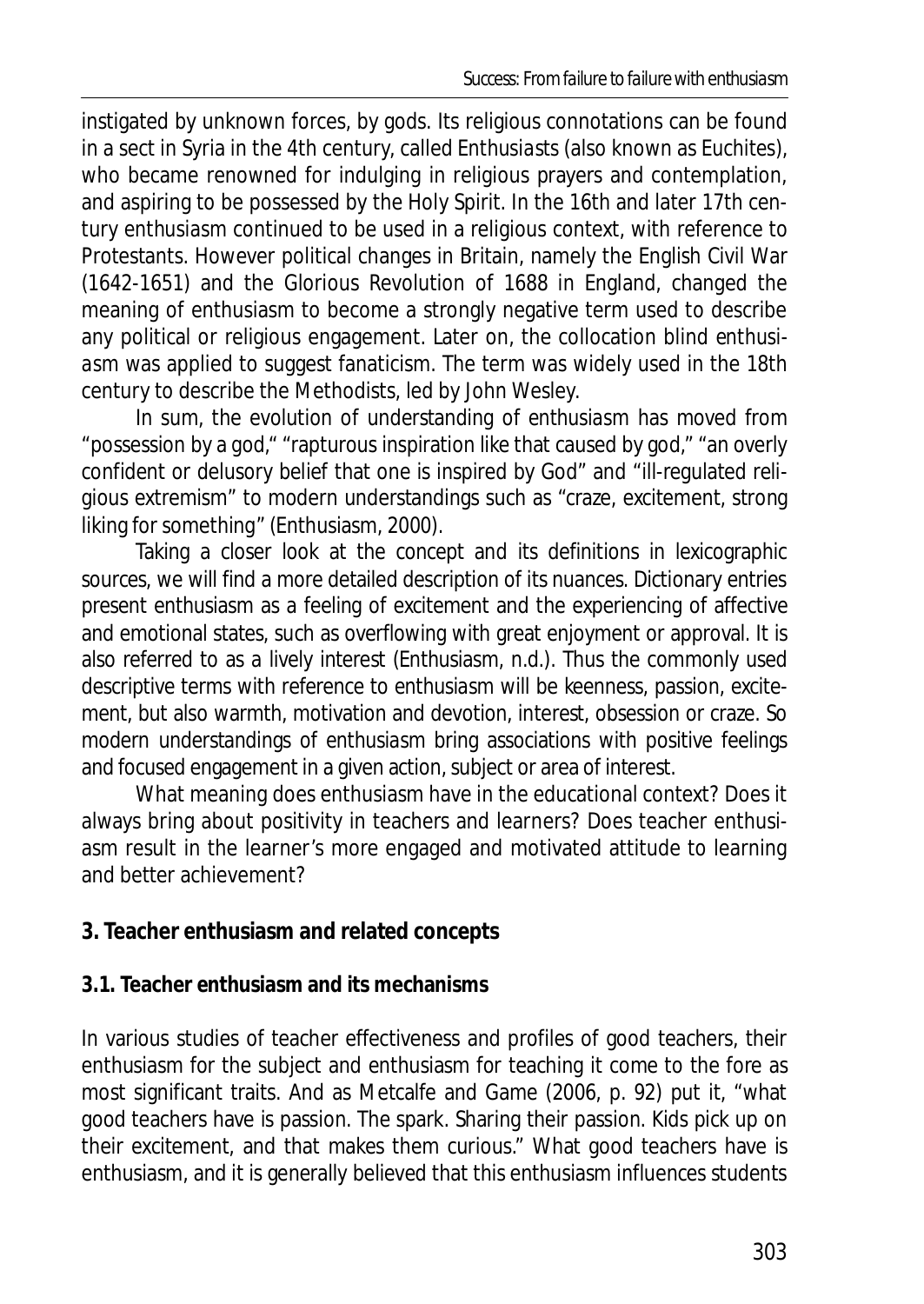directly in enhancing and developing their subject interests, motivation to learn it and attention, thereby indirectly affecting their learning achievement.

What is teacher enthusiasm? The complexity of the concept and variety of perspectives it brings to mind make it almost impossible to conceptualize enthusiasm consistently. For example, Kunter et al. (2008) assume that teacher enthusiasm is a personality trait expressed in certain affectively determined behaviours such as enjoyment, excitement and pleasure in performing classroom actions, deriving from teacher's intrinsic motivation, positive attitude and interest in the subject and teaching it. On the other hand, Collins' definition (1978) of teacher enthusiasm drawn from indicators focuses solely on the teacher's behavioural manifestations of enthusiasm, for example use of voice or non-verbal communication.

In the classroom context, enthusiasm expressed by a teacher will have different dimensions and will be context-specific. Enthusiasm for teaching itself and enthusiasm for the subject taught have to be treated as separate categories, with possibly different effects on learners and teachers themselves in different educational contexts, as demonstrated by the study of Kunter et al. (2011).

Theorists argue that three mechanisms are involved that make teacher enthusiasm an effective tool in the teacher's hands. First, teachers engage learners´ attention through an appropriate presentation of input material, including items that are enthusiastic, engaging, innovative, person-related (Bettencourt, Gillett, Galland, & Hull, 1983). Second, a state of momentary emotional contagion is created when students exposed to expressive behaviours of a teacher subconsciously mimic his/her non-verbal behaviours (Mottet & Beebe, 2000). Third, teachers being treated as role models create a learning context in which imitative learning occurs; in other words, the teacher´s intrinsic motivation is passed on to the learners in the form of expressive verbal and non-verbal behaviours of high engagement in a given task: The learners follow the teacher´s behaviour.

Although no systematic scholarly work has described in detail the positive effects of teacher enthusiasm on learner achievement, research has demonstrated that it may serve as a variable conducive to attention-getting, motivation development and interest growth, all of which are conducive to learner achievement.

**3.2. Other related concepts: Teacher presence, immediacy, flow, motivation and burnout syndrome** 

Teacher enthusiasm can be viewed in relation to other concepts which either include it, such as teacher presence, or contribute to it, such as teacher immediacy or flow. A teacher´s success not only depends on effective methods of teaching and subject knowledge, but above all it depends on the strong relationship teachers develop with their students. These strong relationships are built upon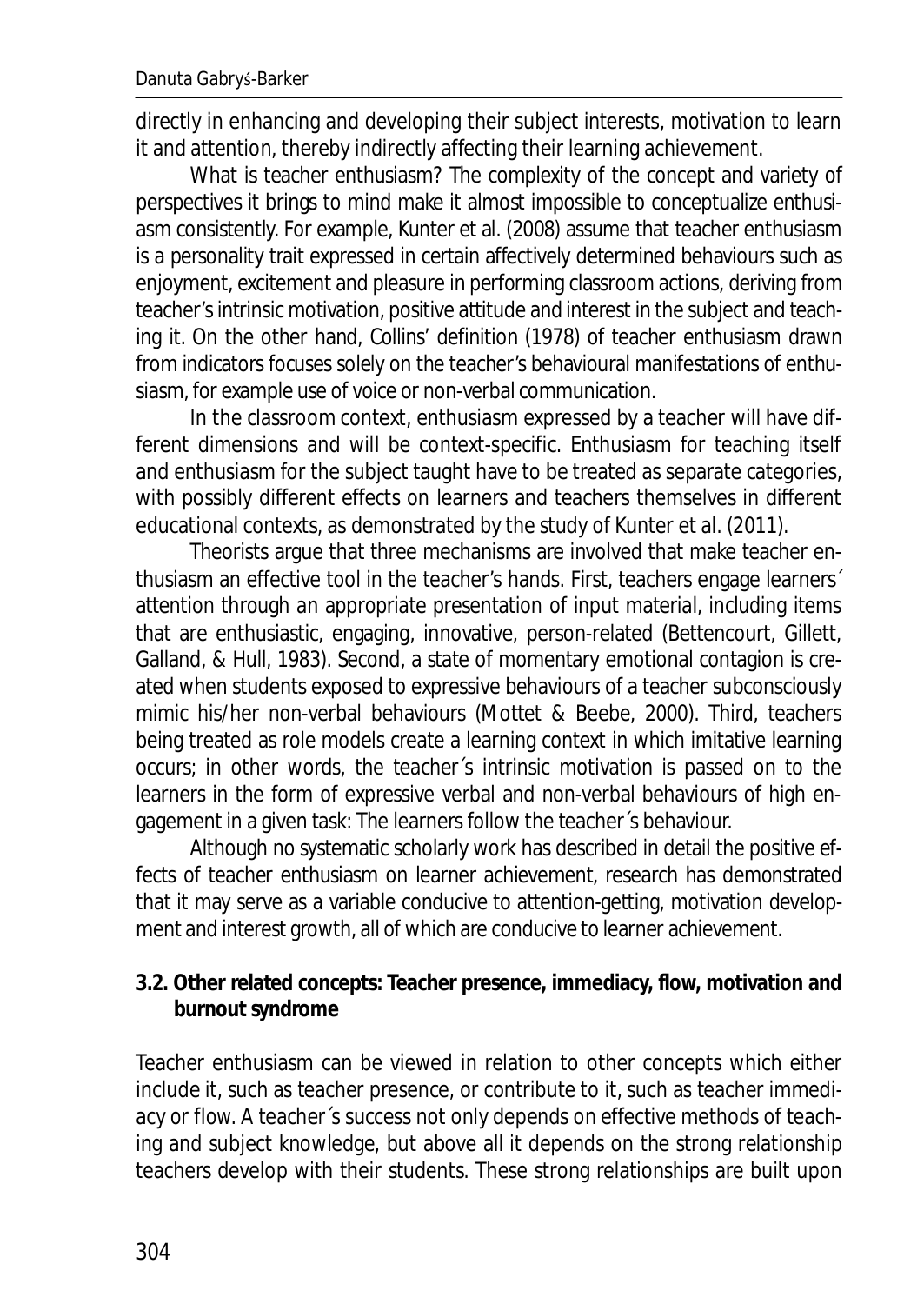the teacher`s understanding of the behaviour, motivation and personalities of the class, seen not only as a group but primarily as individuals with their own idiosyncrasies. This relationship is very much affective in nature and evolves dynamically to create *teacher presence* in the classroom (Gabrys-Barker, 2012).

Teacher presence is a multifaceted phenomenon. Anderson, Rourke, Garrison, and Archer (2001) define the concept of *teacher presence* as "the design, facilitation, and the direction of cognitive and social processes for the purposes of realizing personally meaningful and educationally worthwhile learning outcomes" (p. 5). Rodgers and Raider-Roth (2006) see it as a state of awareness and readiness to respond compassionately to individuals in the group and to the group as a whole. It therefore follows that the concept of *presence* in all its complexity relates not only to pedagogical relationships with students, but also to self-awareness and connection with the subject taught and pedagogical skills. *Teacher presence* in the classroom is a construct that derives from these relations and its nature depends on a variety of aspects on which these relations are built. These include:

- the way a teacher addresses his/her students (the degree of formality, remembering or always confusing their names, using register numbers, etc.);
- the way he/she uses his/her voice for different purposes such as establishing rapport, lecturing, assessing learners, praising and punishing (e.g., too loud a manner of speaking is overwhelming and too dominating);
- the teacher's involvement in his/her actions in and beyond the classroom context (genuine involvement in teaching and relating to the students), the degree of enthusiasm manifested, creativity and openness to learners´ needs and idiosyncracies;
- effective feedback given to the students on the level of acknowledgement feedback (a genuine communicative response) and informational feedback (evaluating students' performance) (Gabryś-Barker, 2012, p. 117).

Thus, it would be right to describe teacher involvement in the process of teaching and an enthusiastic approach to his/her professional development, performance and achievement as creating and enhancing thoughtful teaching and "scholarly passion" (Neumann 2006, p. 416). It is affectively marked and personal emotions are fundamental to passionate thoughts, leading to passionate involvement. Research in the area of student motivation demonstrates that teacher presence, seen as teacher involvement, is a significant factor in developing learners´ motivation to learn and also be actively engaged in classroom processes (Gabryś-Barker, 2012).

Teacher immediacy is a concept that overlaps with the notion of presence. Teacher immediacy originated in communication studies and can be defined as "nonverbal behaviours that refer to physical and psychological closeness between people" (Keller, 2011, p. 13). Immediacy has a bearing on the rapport between a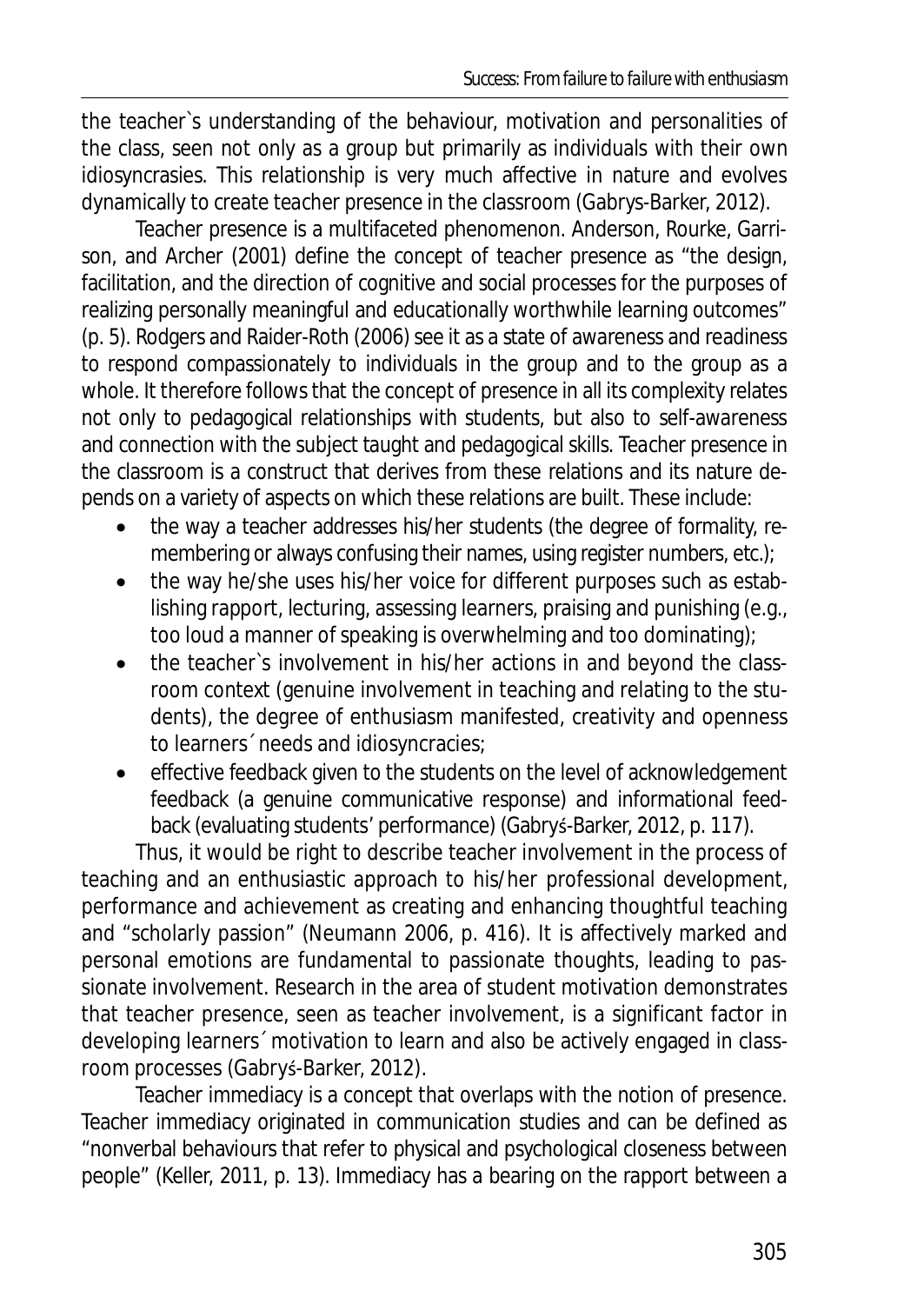teacher and his/her students and their degree of closeness and approachability or (their contraries) distance and intimidation. The subtle difference between immediacy and enthusiasm is worth noting. "Enthusiasm would seem to emphasize instructors´ expressive style in teaching their subject matter, whereas immediacy would seem to centre on instructor-student interaction and closeness" (Babad, 2007, p. 223). However, there is not a sharp distinction between the two. Indeed they are best viewed as directly interrelated, as the rapport between the teacher and learner (immediacy) determines to a great extent the teacher´s instructional style and vice versa. It is not an easy task to measure immediacy; however, tools of its measurement do exist. Teacher immediacy is traditionally investigated with Richmond, Gorham and McCroskey´s (1987) instrument, which consists of nonverbal behaviour indicators such as movement and body position in the classroom, gestures used, occurrence of smiles, many of which are also indicators of teacher enthusiasm. Another tool of SLA research is the teacher immediacy scales of Noels (2001), used in studying learner motivation and autonomy as affected by teacher communication styles. Unfortunately, no research has so far been carried out to demonstrate the relation between teacher immediacy and enthusiasm.

In addition to the notions of presence and immediacy, enthusiasm has also a lot in common with the concept of *flow,* a key concept proposed in positive psychology by Csikszentmihalyi (1990). Flow is defined as a mental state of total immersion and absorption in what one does. It is characterised by high energy and focus on the task with all the positive emotions the task evokes in a person; it is an intense and focused motivation to perform a target task. Thus, it may be assumed that an enthusiastic person will be in the state of flow more often when engaged in a given activity/ performance, such as teaching, and taking a deep interest in a subject by actively searching to expand one´s resources in and knowledge of this domain.

Flow represents a specific type of motivational state, and in general, some type of motivational state contributes to every human activity*.* However, with respect to teachers, Dörnyei (2001) observes that not much research to date has been done on teacher motivation. In his research work, he identifies four specific features of the motivation to teach: an intrinsic component, contextual factors, its fluctuating character and its fragility (Table 1).

| No. | Specific components<br>of teacher motivation | Descriptive characteristics                                                                                                                                                                                       |  |
|-----|----------------------------------------------|-------------------------------------------------------------------------------------------------------------------------------------------------------------------------------------------------------------------|--|
|     | The intrinsic<br>component                   | • teaching seen as vocation<br>• intrinsic rewards (teaching and working with young people, the subject taught<br>and value of continuous expansion of knowledge, inner job satisfaction): per-<br>sonal efficacy |  |
|     |                                              | • fulfilling one's psychological needs to be autonomous, relatedness with others,                                                                                                                                 |  |

**Table 1** Specific features of motivation to teach (based on Dörnyei, 2001, pp. 156-165)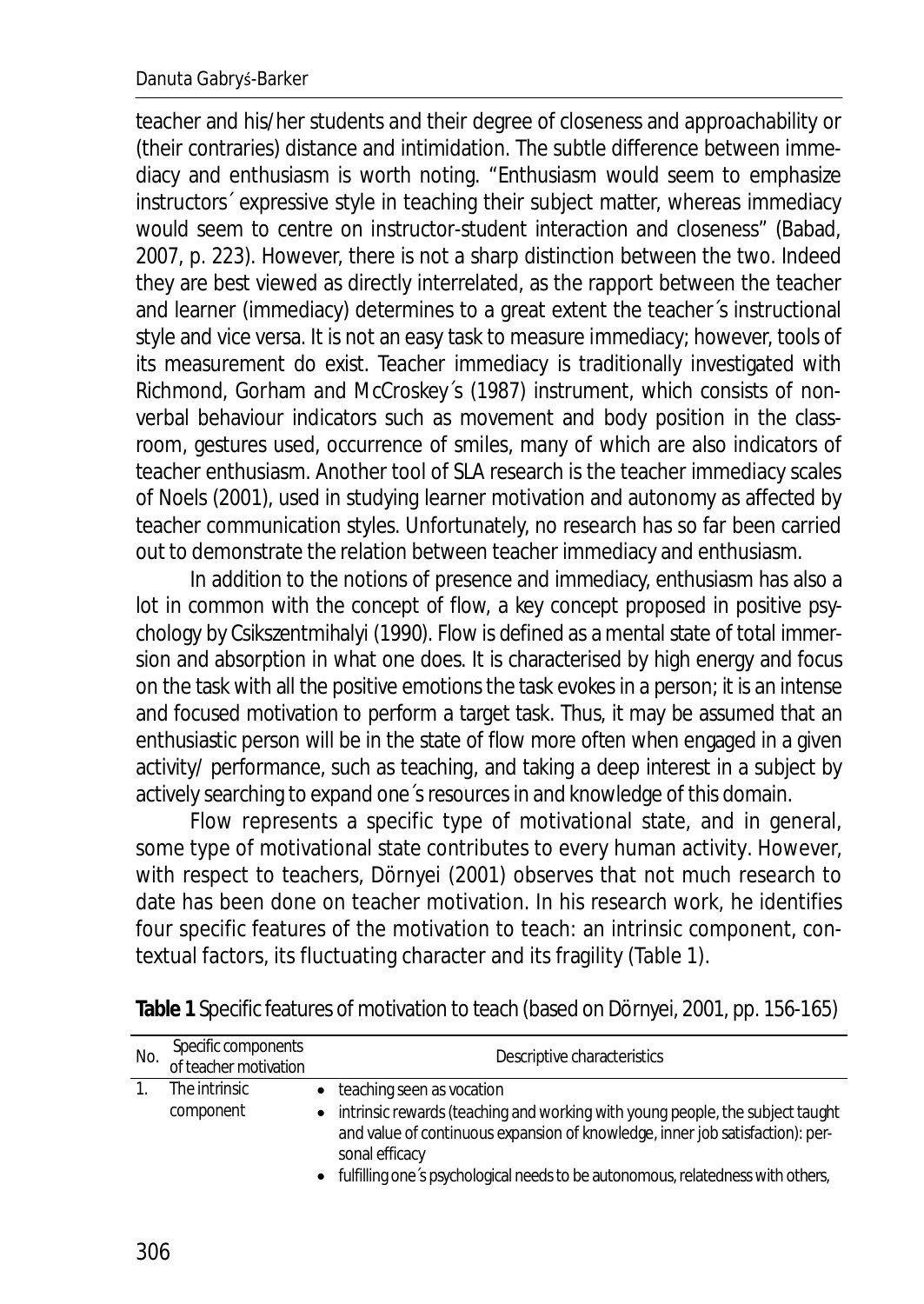|    |                                                                               | competence (being successful in accomplishing the goal): teaching efficacy                    |
|----|-------------------------------------------------------------------------------|-----------------------------------------------------------------------------------------------|
| 2. | The external                                                                  | • macro-level: value attached to the profession by society, politicians, parents, etc.        |
|    | (social context)                                                              | micro-level: a particular institutional structure, standards and norms, climate,<br>$\bullet$ |
|    | component                                                                     | cooperation, degree of independence, etc.                                                     |
| 3. | The temporal<br>component<br>(fluctuating)                                    | pursuing professional development: a planned career<br>$\bullet$                              |
|    |                                                                               | choosing a contingent path (steps and stages in a career, hierarchy steps)                    |
|    |                                                                               | • external motives (e.g., power, money, approval, etc.)                                       |
|    |                                                                               | • internal motives (development of knowledge, interest, success)                              |
| 4. | The fragility<br>component (nega-<br>tive influences,<br>motivational crisis) | stress                                                                                        |
|    |                                                                               | impediment of independence and autonomy<br>$\bullet$                                          |
|    |                                                                               | lack of success (insufficient self-efficacy)<br>$\bullet$                                     |
|    |                                                                               | perception of intellectual stagnation<br>$\bullet$                                            |
|    |                                                                               | inadequate career structure (limited options)                                                 |
|    |                                                                               |                                                                                               |

Each of the components of motivation as delineated by Dörnyei can be seen as a possible source of teacher enthusiasm or a contrary, de-motivating force. Statistics (OECD, 2005, 2012) show that teacher dropout from the profession is high, which may be assumed to result from the above-mentioned negative influences the teachers are unable to cope with. Job satisfaction (or rather dissatisfaction) causes a significant dropout in the teaching profession.

A prolonged dissatisfaction with the teaching job and reaction to stressful experience, as in the case of other jobs, may lead to what is described in literature as burnout*,* that is, "feelings of physical depletion, helplessness, hopelessness, depressions, detachment and especially disillusionment" (Travers & Cooper, 1996, p. 30). The reasons causing burnout to occur are complex but generally it happens when failure is perceived as final and no hope of help and support from the outside is expected any more. It results from prolonged stress (Travers & Cooper, 1996). But more importantly burnout "is the result of unmet needs and unfulfilled expectations and occurs gradually over a period of time. It affects self-esteem. It is characterized by progressive disillusionment" (Travers & Cooper, 1996, p. 44).

Such an understanding of burnout and its symptoms suggests that, although an idiosyncratic phenomenon with by no means every teacher prone to experiencing it in the course of his/her career, it is quite widespread and one of the causes of professional dropout. However, awareness of the onset of its symptoms may prevent its occurrence. It may be assumed that cultivating teacher motivation (and the enthusiasm drawn from it) can lower the probability of a teacher`s sense of failure and the burnout resulting from it.

### **3.3. Teacher enthusiasm research**

According to Dörnyei (2001), "the teacher's level of enthusiasm and commitment is one of the most important factors that affect the learners´ motivation to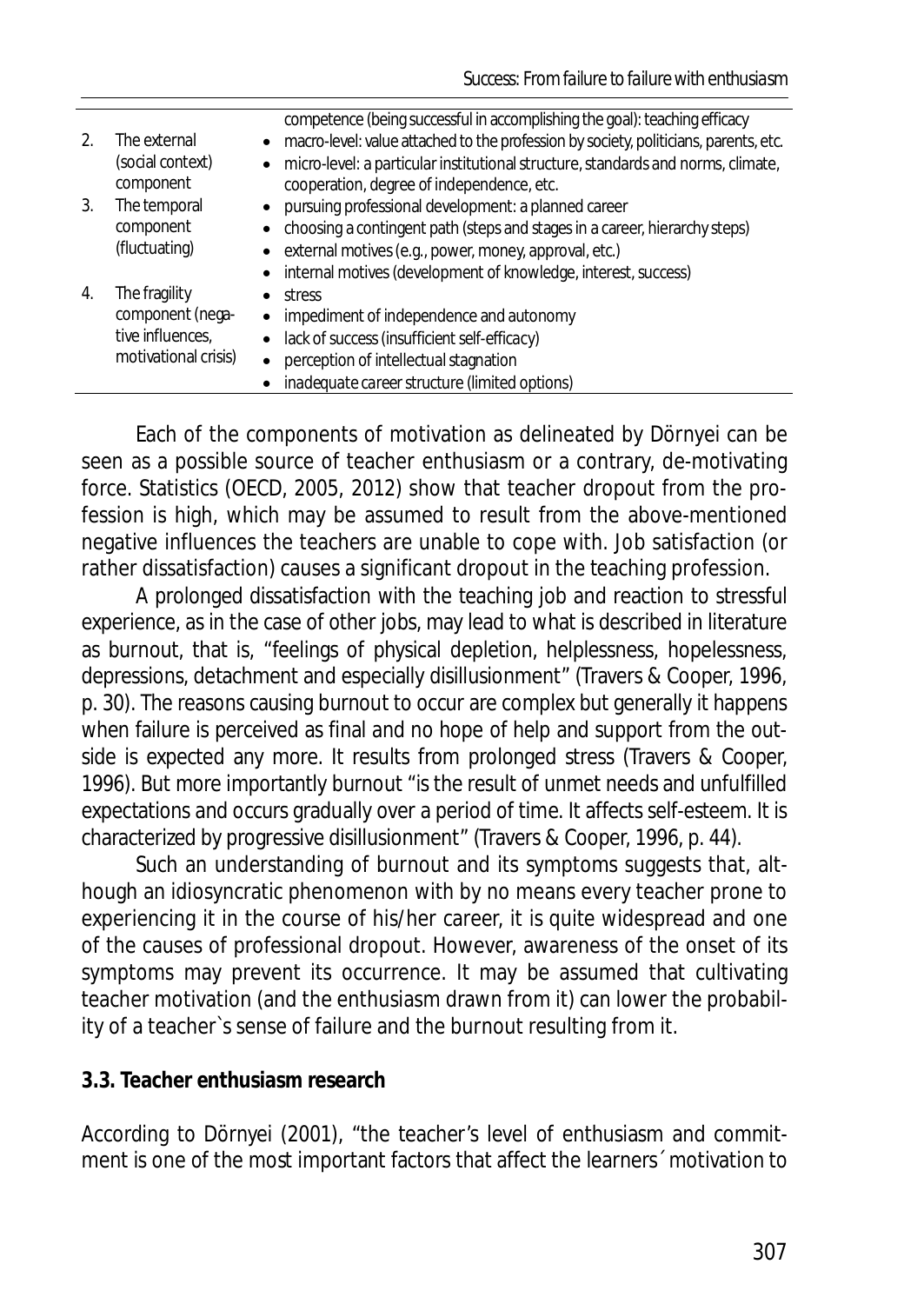learn" (p. 156). Although research in enthusiasm in general is quite extensive (e.g. Abrams, 1990; Anderson & Holt-Reynolds, 1995; Bloch, 1986; Tucker, 1972), the growth of interest in teacher enthusiasm is more recent. The focus on teacher enthusiasm coincides with more investment in learner-centred classrooms due to humanistic psychology (Maslow, 1954) and its later application to the language classroom (Moskowitz, 1980). There also is a growing interest in redefining professional profiles in terms of teacher competence levels and effectiveness in the classroom. Although this research on teacher enthusiasm is developing, it is still not very systematic, tending to conceptualize the phenomenon differently and often produces contradictory findings. It uses teacher and learner rating questionnaires, direct participatory and non-participatory observations, and also experimental methods applying statistical analysis for example to determine the correlation between different aspects of enthusiasm and its effects. The existing confusion and contradictory findings of research on teacher enthusiasm stem mainly from the lack of a clear definition of the concept and thus various interpretations of it. Research on teacher enthusiasm seeks to conceptualize this complex phenomenon by taking two different approaches to it.

Prior research embraces various aspects of teacher enthusiasm and its effects, but is not very systematic in its approach to the concept and lacks replication studies. Rosenshine and Furst (1971) investigated teacher-behaviour variables affecting his/her effectiveness, showing that enthusiasm is the third most influential variable, after clarity and variability. One of the most significant areas of research on teacher enthusiasm looks at enthusiasm indicators identified as type of vocal delivery, eyes and gestures when teaching and their relation to learner achievement (Collins, 1978; Sanders & Gosenpud, 1986). It was observed that teacher enthusiasm had minimal effects on final scores and examination grades (Sanders & Gosenpud, 1986). Effects of teacher training in enthusiasm on student learning behaviour and achievement were investigated by Bettnecourt, Gillett, Gallant, and Hull (1983). The study obtained rather disappointing results, showing the lack of influence that teacher enthusiasm training had on learner gains. On the other hand, it appeared that on-task behaviour was more evident in the case of teachers who were trained in enthusiasm techniques than in control group teachers. Stewart (1989) looked at the effects of teacher enthusiasm on lecture recall, which proved to be positive due to more effective information processing in an animated, enthusiastic lecture than in a merely factual one. Murphy and Walls (1994) exemplified the use of Collins' (1978) enthusiasm indicators by measuring expert teachers on the enthusiasm indicators scale, coming up with high scores for this group of teachers. Some other studies described profiles of influential teachers showing enthusiastic teachers as most valued by their learners and most effective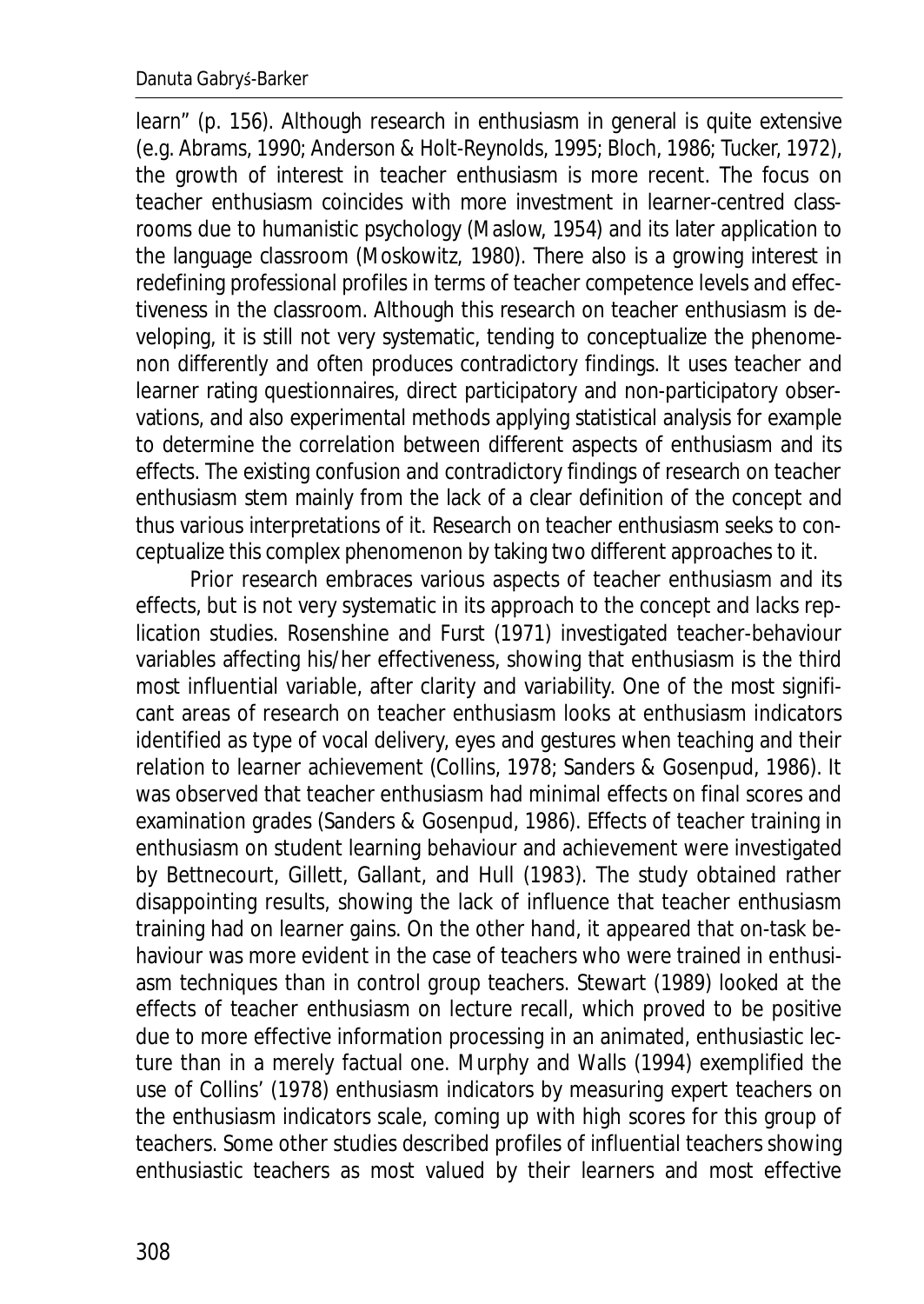(Bauer, 2002; Dean, 2005; Stronge, 2007; Urban, 2008). This line of investigation was also followed by research on enthusiasm as an effective communication strategy which showed that enthusiastic teachers were perceived by learners not only as effective communicators (Killen, 2006) but that they also more effectively transmitted knowledge and motivated and stimulated their learners than their unenthusiastic counterparts (Feldman, 2007). In trying to determine predictors of students´ intrinsic motivation and measuring them, Patrick, Hisley and Kempler (2000) demonstrated that enthusiasm is the best predictor of intrinsic motivation and vitality. It is not surprising that some researchers also looked at the influence of teacher enthusiasm on affectivity dimensions of the teaching/learning process (Frenzel, Goetz, Ludtke, Pekrun, & Sutton, 2009) showing that enthusiasm is conducive to a positive classroom climate. Kunter, Frenzel, Nagy, Baymert and Pekrun (2011) observed that research on teacher enthusiasm has to take into consideration two different perspectives of the concept: enthusiasm for teaching and enthusiasm for the subject, showing that the former is more related to professional satisfaction and well-being, whereas the latter was independent of the specific teaching context. Missing from these studies is concern for subject specificity as a factor in enthusiasm and how it affects learners' enthusiasm as a result of interest in the given subject and its perceived degree of difficulty.

In her detailed study, Keller (2011) made an attempt to conceptualize and operationalize teacher enthusiasm by combining the two perspectives: the personality trait approach of Kunter et al. (2008) and behavioural concepts of teacher enthusiasm derived from Collins (1978). In fact, Keller's model embodies the belief that the "core" of enthusiasm lies in the teacher´s personality that manifests itself in a certain behaviour which "depicts enjoyment and excitement toward the subject and teaching the subject. This core would manifest itself in expressive, enthusiastic teaching behaviours that are in turn observed and perceived by students, positively influencing their attitudes and affective and cognitive outcomes" (Keller, 2011, p. 139).

Importantly for practical purposes, research on teacher enthusiasm also defines its indicators and looks at the relation between teacher enthusiasm, learner motivation and learning achievement. It is observed that teaching enthusiasm clearly positively affects learner motivation and is a stimulation to work on a task more attentively; however, it does not clearly have a significant influence on learner achievement. The first researcher to take scholarly interest in defining indicators of teacher enthusiasm was Rosenshine (1970), who classified behavioural components of enthusiasm into high inference and low inference variables.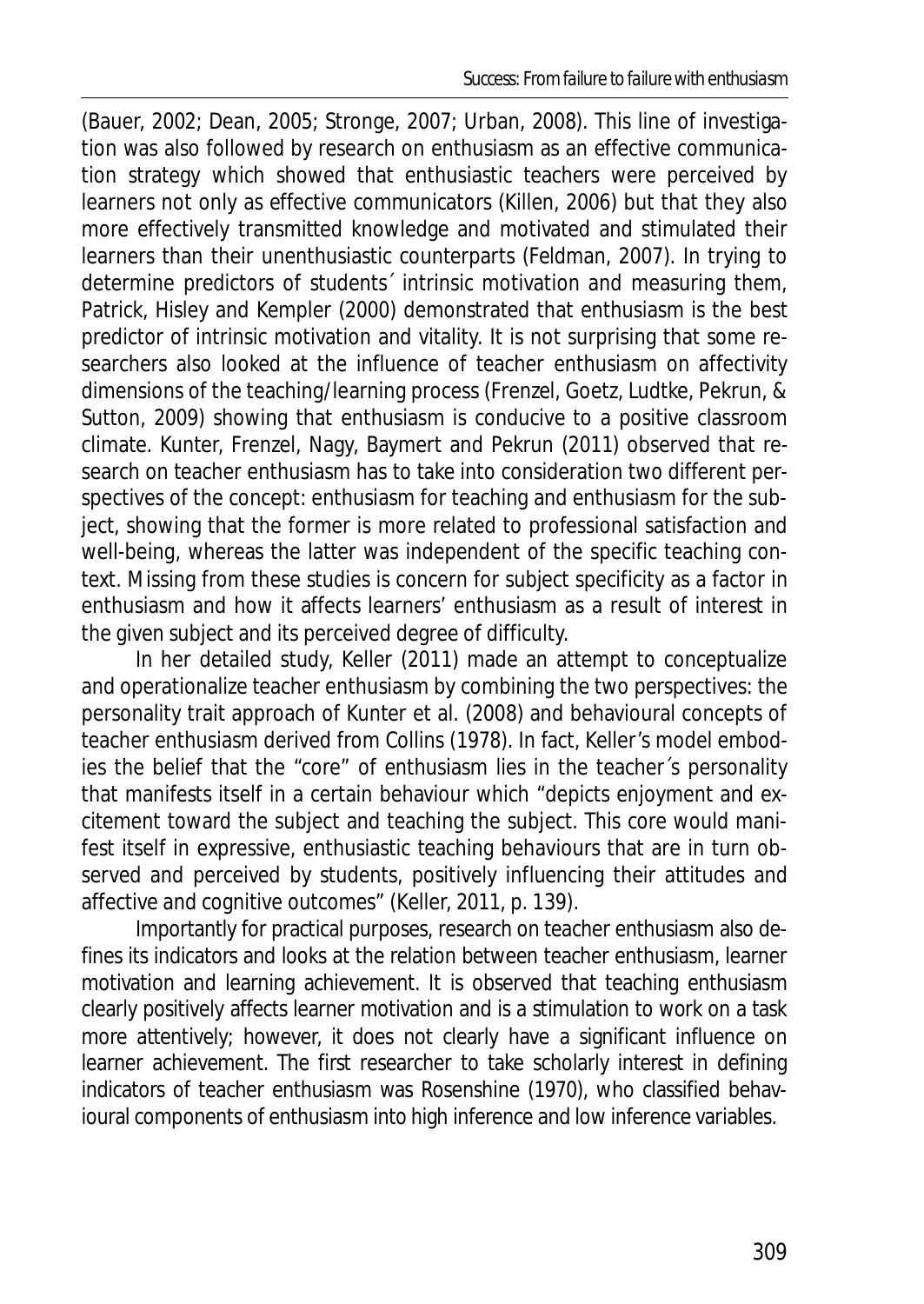High inference variables measured behaviours that required considerable inferring from what was observed or heard in the classroom. They included variables such as mobility animation, energy or expressiveness. Low inference variables measured those behaviours that required an observer to classify teacher movement into objective categories, such as words per minute, amount of gesturing, or movements per minute. (as cited in Sanders & Gosenpud, 1986, p. 52)

Rosenshine´s study (1970) using independent observers showed that high scores on both types of ratings—high and low inference variables—relate positively to the learners´ learning achievement and their rapport with both the teacher and the learning task. Sanders and Gosenpud (1986), who adapted Rosenshine´s scale as the *Enthusiasm Awareness Index*, came up with contrary results which showed no significant correlation between teacher enthusiasm and a university student's achievement in final grades and tests. However, the study did not dismiss the significance of teacher enthusiasm, but concluded with the belief that it may have a more longitudinal effect, and that it may also correlate with the age of a learner. The previous studies carried out in primary and secondary schools were based on immature learners for whom teacher enthusiasm may be a stimulating factor, whereas in the case of tertiary level students, it may not be such an effective variable.

It seems that more rigorous study of teacher enthusiasm started with defining its indicators in the already mentioned research by Collins (1978) and it still remains to be one of the most influential works aiming to identify the indicators of teacher enthusiasm. Collins defined enthusiasm indicators as specific use of vocal delivery, eyes, gestures, high energy levels and responsiveness to learners´ ideas and feelings (Table 2).

| Indicator           | Description                                                                           |  |
|---------------------|---------------------------------------------------------------------------------------|--|
| Vocal delivery      | Great and sudden changes from rapid excited speech to a whisper, lilting, uplifting   |  |
|                     | intonations, many changes in tone, pitch                                              |  |
| Eyes                | Dancing, snapping, shining, lighting up, frequently opened wide, eyebrows raised, eye |  |
|                     | contact with total group                                                              |  |
| Gestures            | Frequent demonstrative movements of body, head, arms, hands and face, sweeping        |  |
|                     | motions, clapping hands, head nodding rapidly                                         |  |
| <b>Movements</b>    | Large body movements, swings around, changes pace, bends body                         |  |
| Facial expression   | Appears vibrant, demonstrative, changes denoting surprise, sadness, joy, thoughtful-  |  |
|                     | ness, awe, excitement                                                                 |  |
| Word selection      | Highly descriptive, many adjectives, great variety                                    |  |
| Acceptance of ideas | Accepts ideas and feelings quickly with vigor and animation, ready to accept, praise, |  |
| and feelings        | encourage or clarify in a non-threatening manner, many variations in responding to    |  |
|                     | pupils                                                                                |  |
| Overall energy      | Explosive, exuberant, high degree of vitality, drive and spirit throughout lesson     |  |

**Table 2** Enthusiasm indicators and their description (based on Collins, 1978, p. 53)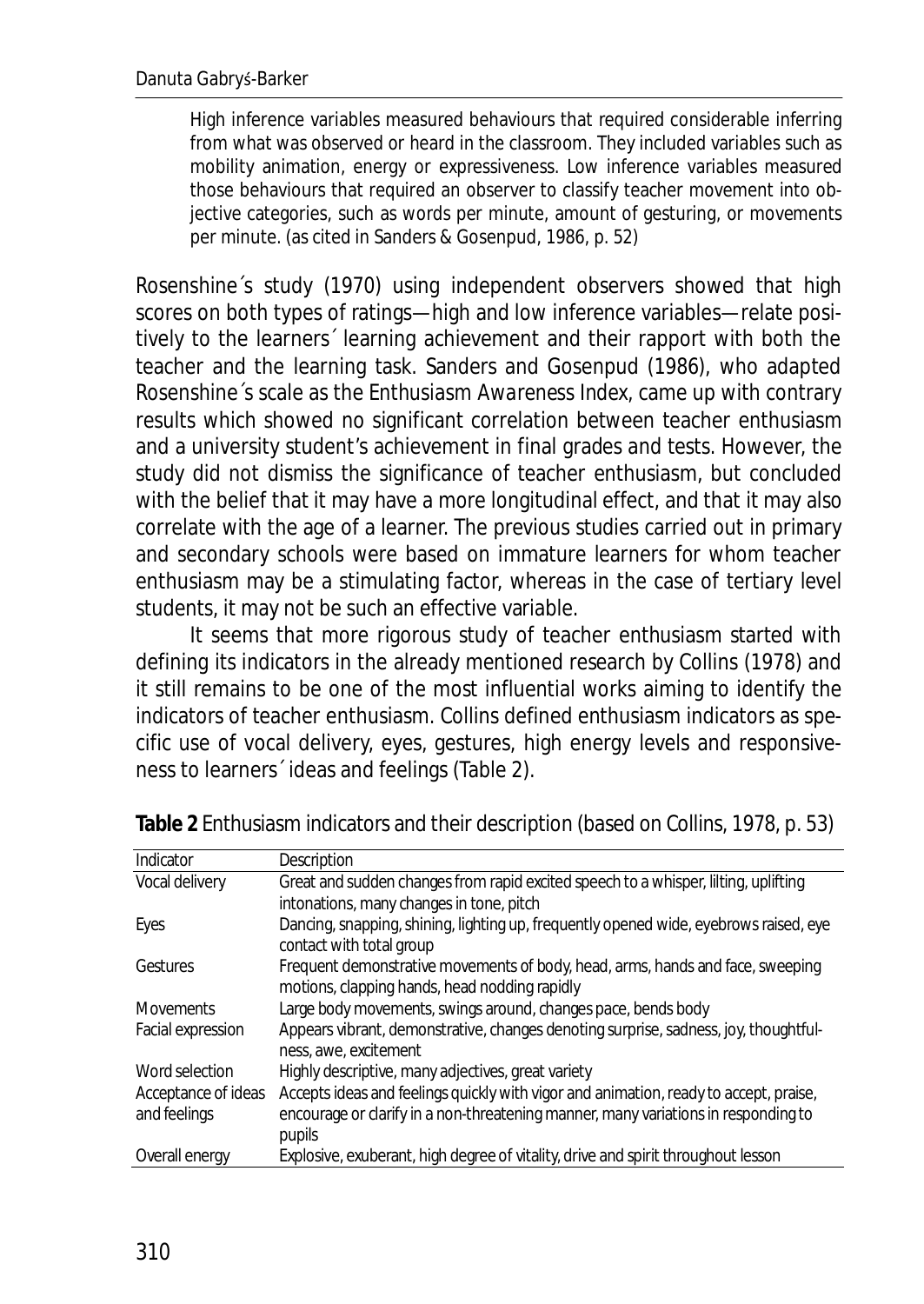These indicators are not only widely used in research studies on enthusiasm (e.g., Bettencourt et al. 1983; Patrick et al., 2000) but also in more practical teacher training contexts. For example, at Penn State College of Education (Philadelphia, USA), it is used as a form of evaluation of pre-service teachers (Lunsford, 2011). Enthusiasm indicators are assessed on a 5-point Likert scale divided into low, medium and high level of enthusiasm measurement (Table 3).

| Indicator/Level Low |                                                     | Medium                                                    | High                                |
|---------------------|-----------------------------------------------------|-----------------------------------------------------------|-------------------------------------|
| Vocal delivery      | Monotonous voice, mini-                             | Pleasant variations of pitch, volume Great sudden changes |                                     |
|                     | mum vocal inflection, little                        | and speed, good articulation,                             | from rapid excited speech           |
|                     | variation in speed of speech,                       | uplifting intonation, many changes                        | to a whisper, varied                |
|                     | drones on and on, poor                              | in tone and pitch                                         |                                     |
|                     | articulation                                        |                                                           |                                     |
| Eyes                | Look dull or bored, seldom                          | Appears interested, occasionally                          | Characterised by dancing,           |
|                     | opens wide or raises eye-                           | light up, shining, opening wide                           | snapping, shining, lighting         |
|                     | brows                                               |                                                           | up, eyebrows occasionally<br>raised |
| Gestures            | Seldom moves arms out or                            | Often points with hand, using total                       | Ouick and demonstrative             |
|                     | stretches out towards per-                          | arm; occasionally uses sweeping                           | movements of body, head,            |
|                     | son or object, never uses                           | motion using body, head, arms,                            | arms, hands and face (e.g.,         |
|                     | sweeping movements, keeps                           | hands and face; steady pace of                            | clapping hands, head                |
|                     | arms at side or folds across<br>body, appears rigid | gesturing is maintained.                                  | nodding rapidly)                    |
| Facial expres-      | Appears deadpan, does not                           | Agreeable, smiles frequently,                             | Appears vibrant, demon-             |
| sion                | denote feeling or frowns                            | longer and at a regular rate, looks                       | strative, shows surprise,           |
|                     | most of the time, little smil-                      | pleased/happy/sad when obvi-                              | awe, sadness, joy, thought-         |
|                     | ing or one-second lip up-                           | ously called for, mouth open, quick                       | fulness, excitement, total          |
|                     | turns, lips closed                                  | and sudden changes in expression                          | smile                               |
| Body move-          | Seldom moves from one                               | Moves freely, slowly, and steadily                        | Large body movements,               |
| ment                | spot or movement mainly                             |                                                           | swings around, walks                |
|                     | from a sitting to a standing                        |                                                           | rapidly, changes pace,              |
|                     | position                                            |                                                           | unpredictable, energetic            |

**Table 3** Teacher Enthusiasm Scale (based on Lunsford, 2011).

So the question is: Will these teacher enthusiasm indicators be also found in the responses of the subjects in the present study, namely university students who are at the same time pre-service EFL teachers?

### **4. Pre-service EFL teachers' perceptions of enthusiasm**

### **4.1. Description of the study**

The main reason for conducting this study was not to find out about teacher enthusiasm as such but to determine pre-service teachers' perceptions of it. Unal and Unal (2012) demonstrated in their study that pre-service and novice teachers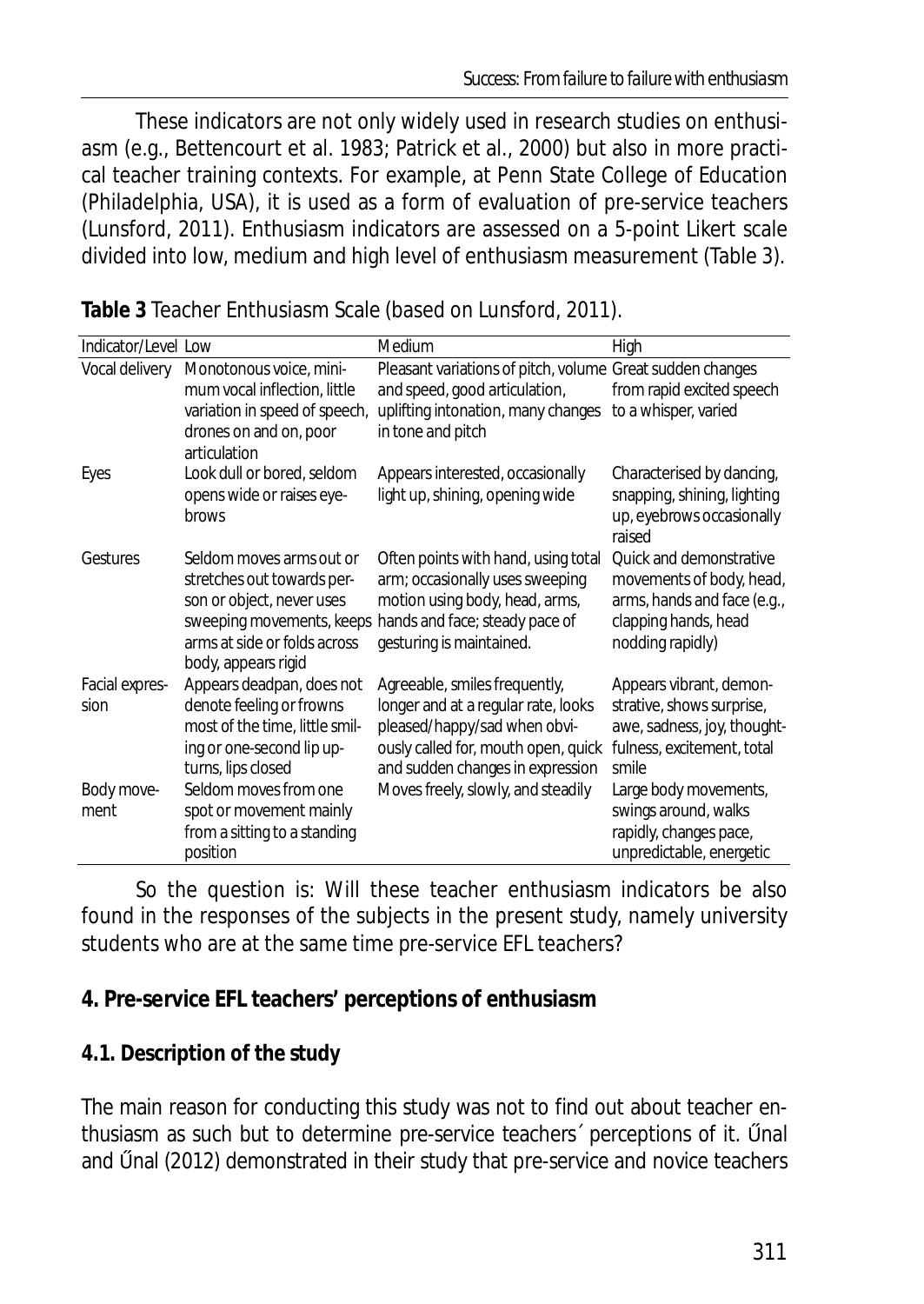are more enthusiastic than their more experienced colleagues. Thus, this study was carried out with a group of 50 trainee teachers of EFL in their third and fourth years of study at the university following the foreign language teacher training program of studies. The choice of the study group was determined by my professional context. As a FL teacher trainer I am concerned with improvement and introduction of new training modules and topics. Teacher enthusiasm has not been discussed in the program of training so far. My trainees have a role in the choice of topics discussed and studied in their action research projects. The needs analysis conducted pointed to enthusiasm as one of areas of trainees´ interest.

The trainee students in this study were either actively involved in teaching practice at different levels of schools (primary, secondary and language schools) or taught as novices a limited number of English lessons a week on a regular basis. They also gave private tutorials to school learners. All of them were instructed in TEFL methodology and had completed a course in psycho-pedagogy. At the moment of data collection, they were also involved in individual action research diploma projects required for the completion of their academic BA and MA degrees.

The present study is qualitative and its general focus is on the following issues related with teacher enthusiasm:

- 1. The students´ perceptions of what teacher enthusiasm is
- 2. Indicators of teacher enthusiasm in a classroom context
- 3. The effects of enthusiasm on learners and teachers themselves

The tool used for the elicitation of the students´ views was a reflective narrative text called *Teacher enthusiasm and its role in his/her teaching process and learners´ achievement* (350 words). The students were instructed to comment on the above issues (1-3) taking into account their own learning perspective, teaching practice and not necessarily what they had learned in their course of study to be teachers in the near future.

### **4.2. Sample narratives**

### **4.2.1. Defining teacher enthusiasm**

The narratives open with a definition of teacher enthusiasm. Here, the respondents are mainly concerned with the affective aspects of a teacher´s instructional style and treat teacher enthusiasm in the majority of cases as a personality trait which expresses itself in a positive attitude to learners, openness and willingness to help, and being compassionate about working with students. The following samples illustrate this understanding of teacher enthusiasm: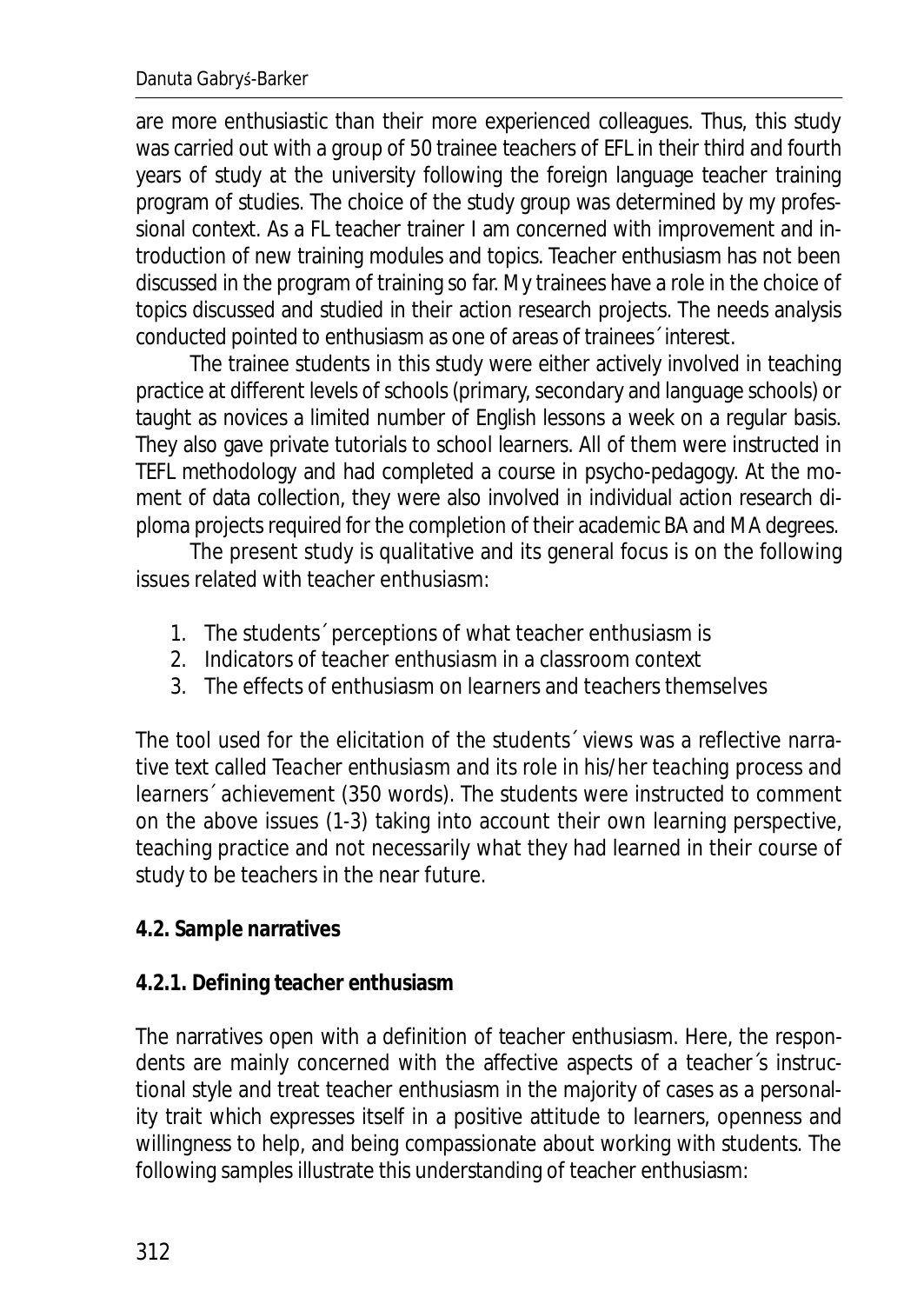*. . . and attitude of a teacher towards the lesson itself as well as the learners . . . It´s also important for the students to notice that the teacher is fascinated with the language, the students like to know that the teacher tries to develop his/her own language competence, too.* (Student 8)

*Teacher enthusiasm means also his/her willingness to self-develop.* (Student 34)

*This term encapsulates such components as creativity, involvement, selfdevelopment, self-education, and being student friendly.* (Student 38)

*An enthusiastic teacher is someone who motivates learners and facilitates their learning. It should be a person whose attitude towards the language is positive and convincing. In this sense, enthusiastic does not mean excited or passionate about the language but being supportive and showing a lively interest (towards students).* (Student 14)

*Enthusiasm is positive feelings and emotions.* (Student 33)

Very few definitions offered by the students combine both the personlike and behavioural perspective on teacher enthusiasm:

*Teacher enthusiasm may be identified as a teacher behaviour that influences students´ learning to some extent. Enthusiastic behaviour may be described as both positive verbal*  and non-verbal behaviours which convey the teacher's attitude to the students. (Student 3)

*To begin with, teacher enthusiasm may be defined as a positive attitude towards teaching, the language itself, students and the material being taught. What is more, this enthusiasm strongly refers to teacher´s character, whether she or he is friendly and is able to motivate students and convince them that they are successful. Also showing passion for teaching is a key to success . . .* (Student 15)

#### **4.2.2. Indicators of teacher enthusiasm**

As in the case of conceptualising teacher enthusiasm, when identifying the indicators of teacher enthusiasm, the participants again focus on personality features of a teacher in the first instance:

*Firstly, when the teacher is an energetic, happy and competent person and when he/she sends positive vibes, which influence the learner directly . . . Teacher enthusiasm can also include praising the student*. (Student 5)

*For me as a learner, a teacher shows enthusiasm when he/she is willing to help students and is open to their problems and questions . . . enthusiastic teachers are often fulfilled people who love what they do. It can be noticed at first glance. They are optimistic and often have a positive, smiling face expression.* (Student 9)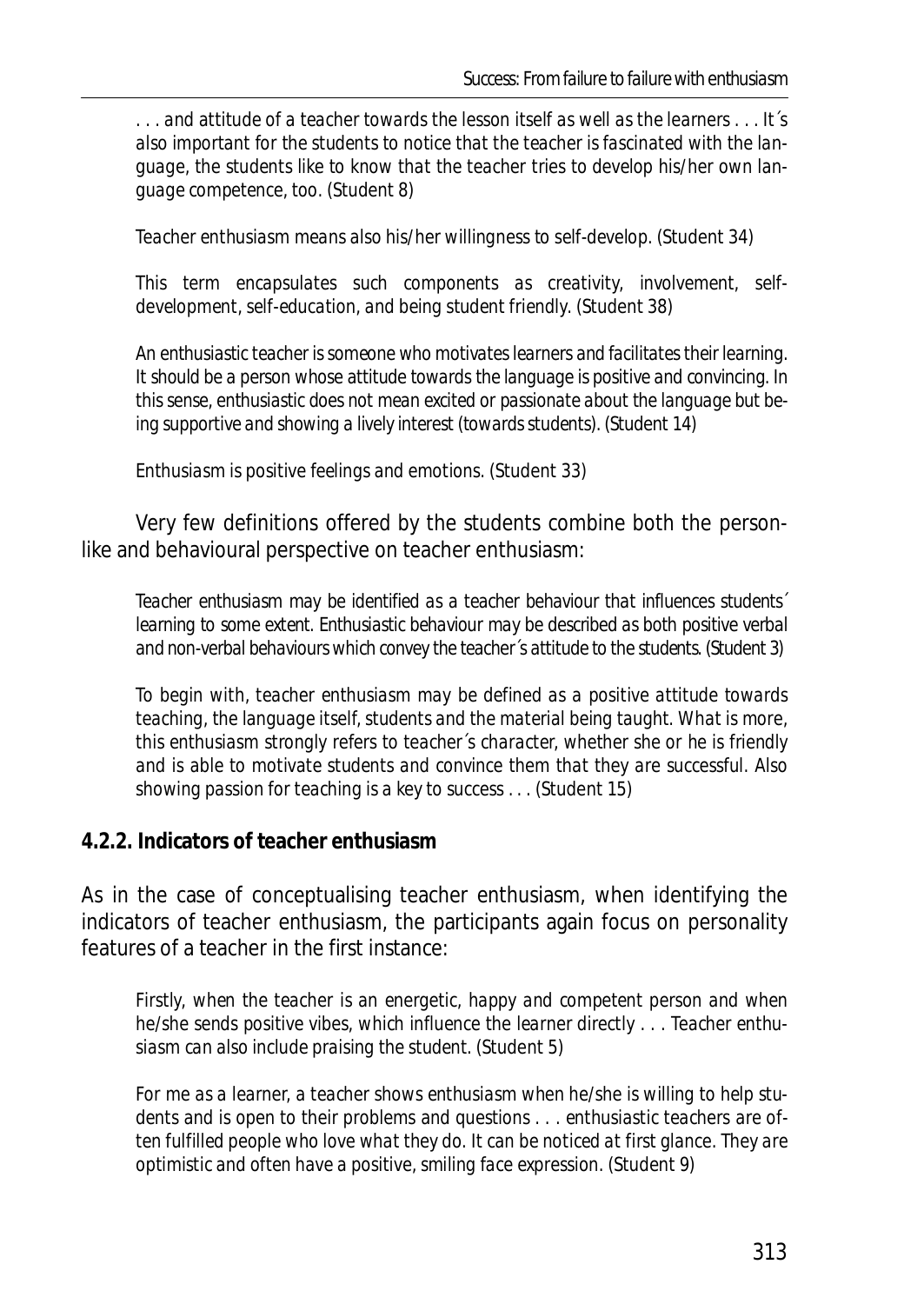*An enthusiastic teacher is usually a person who has a good contact with his/her students, gives them positive feedback and encourages them to gain knowledge or learn a language.* (Student 36)

*Being student-friendly means that the teacher understands students´ needs and treats them equally. A smile is important. So is a sense of humour.* (Student 38)

A lot of attention is paid in teacher training these days to developing autonomy, both in the case of learners and teachers. This, to some extent, comes from the great emphasis put on reflectivity in teaching. This is visibly demonstrated in the comments the trainees make on teacher enthusiasm, which is perceived as facilitation of learner autonomy by accepting learners<sup>7</sup> ideas and feelings and the teacher´s willingness to self-develop:

*An enthusiastic teacher will also be more flexible and more willing to modify the lesson. As he is not tied to the syllabus, he is more likely to improve learners´ autonomy.* (Student 37)

*An enthusiastic teacher is motivated to improve his/her methods of teaching, he is involved in lessons. H/she tries to be creative and make attractive lessons. An enthusiastic teacher does not perceive his/her mistakes as failures but a motivating force to improve . . . An enthusiastic teacher arises curiosity in learners, does not show or explain everything but lets the students discover things . . . encourages students to look for language exposure outside the classroom.* (Student 7)

*Teacher enthusiasm can also be manifested by varying the tasks and activities in the classroom. Such a variety displays teacher engagement in organising interesting classes . . . An enthusiastic teacher is not only able to invent and introduce his/her new, interesting ideas but also to take students´ suggestions into account and make practical use of them.* (Student 9)

*I would not say that this type of a teacher has to be "funny," good-looking, non-stop smiling but I would rather say demanding but flexible in order to interest learners and take into consideration their needs and abilities.* (Student 10)

Additionally, the attitude to learners in terms of emphasis on their success, on positive features of learners and feedback given are seen as significant aspects of teacher enthusiasm:

*An enthusiastic teacher also provides learners with feedback in a non-threatening way . . . from the perspective of a FL learner, I may say that learners almost always respond with enthusiasm to an enthusiastic teacher and therefore learning a FL is a pleasant experience for them*. (Student 12)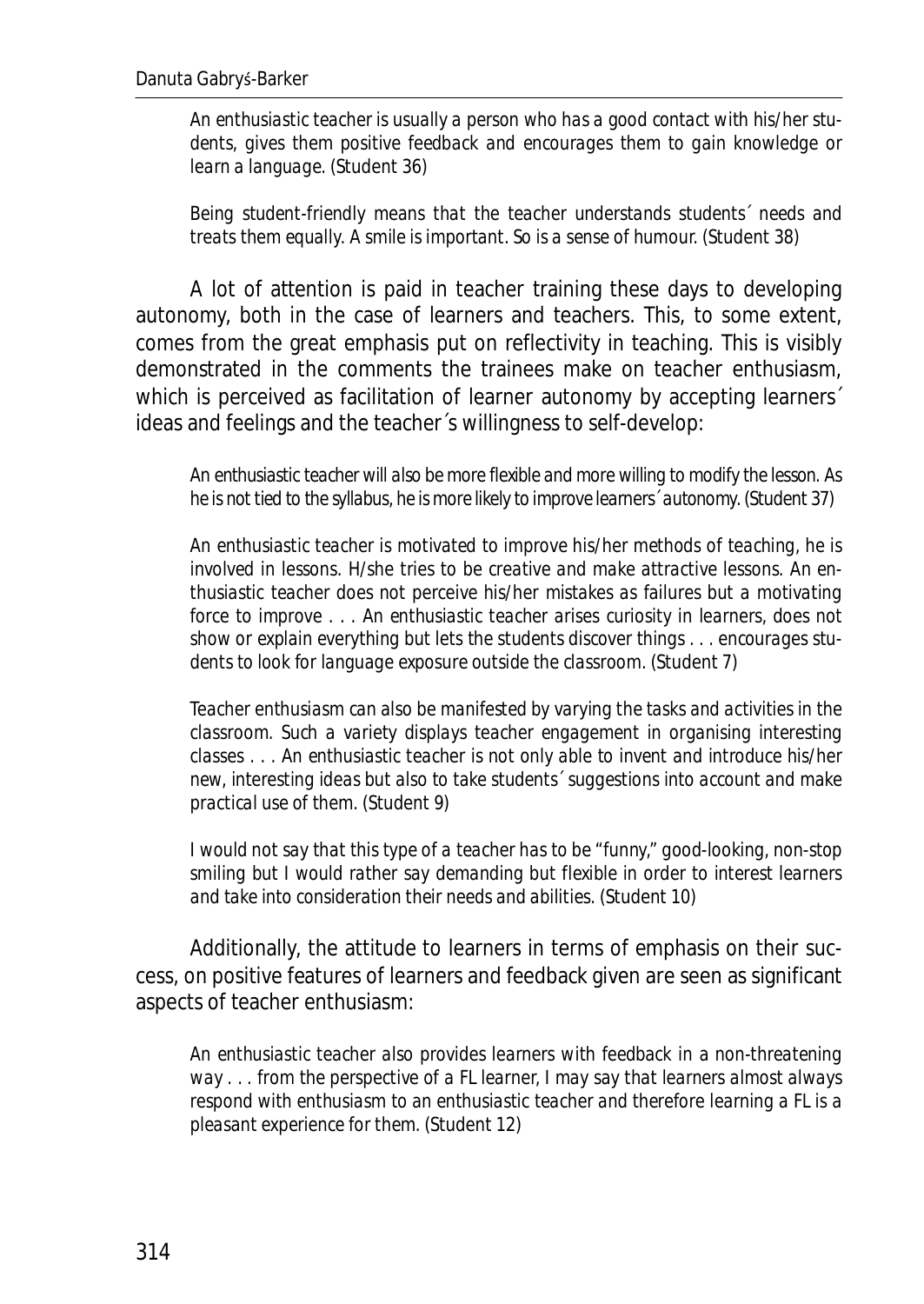*An enthusiastic teacher stresses good points and strengths of learners rather than focusing only on weak points and failures. He/she believes in students doing their best and emphasises what they can do and not what they cannot do.* (Student 13)

*Whenever the teacher is truly enthusiastic about teaching, he makes a lesson a personal experience for himself and for the learners. Learners can feel it.* (Student 46)

*Such teachers are more likely to have a more personal attitude to learners. They will try to perceive them individually and to help them accordingly.* (Student 37)

Only two essays mention teacher enthusiasm as demonstrated by nonverbal communication:

*It may be indicated by varying one´s voice, the tone and volume to catch students´ attention, using one´s body language like clapping one´s hands or giving students signals of approval and by facial expressions such as smiling, shown one´s happiness or encouragement.* (Student 3)

*Teacher enthusiasm can be seen in his body language. Body language is something we cannot cheat on.* (Student 46)

Comparing the indicators enumerated by the subjects with Collins' (1978) indicators, not all of them play a role in students´ conceptualizations of teacher enthusiasm. For example, *voice delivery, the use of eye contact, appropriate face expressions* or *movement in the classroom space* hardly figure in the comments and they are present in only two examples. Non-verbal signs of enthusiasm are important as they are most obviously perceived by the learners and contribute to various aspects of the learning process: attention getting and clarification of meaning, not to ignore their more important affective effects. However, they do not seem to be surfacing in the trainees' comments. On the other hand, the students' comments abound in personality features relating to overall energy levels, positive emotions and openness to students as a way of facilitating their classroom performance. Teacher enthusiasm is also very strongly marked here in the perception of the professional qualifications of a teacher as a language instructor and user. Seen as major indicators, included here are self-development, creativity and teacher autonomy.

### **4.2.3. The effectiveness of teacher enthusiasm: The age factor**

One of the most significant observations made in the student narratives is that participants perceive teacher enthusiasm to be strongly age-related (both the age of learners and of teachers), which hardly features in theoretical concep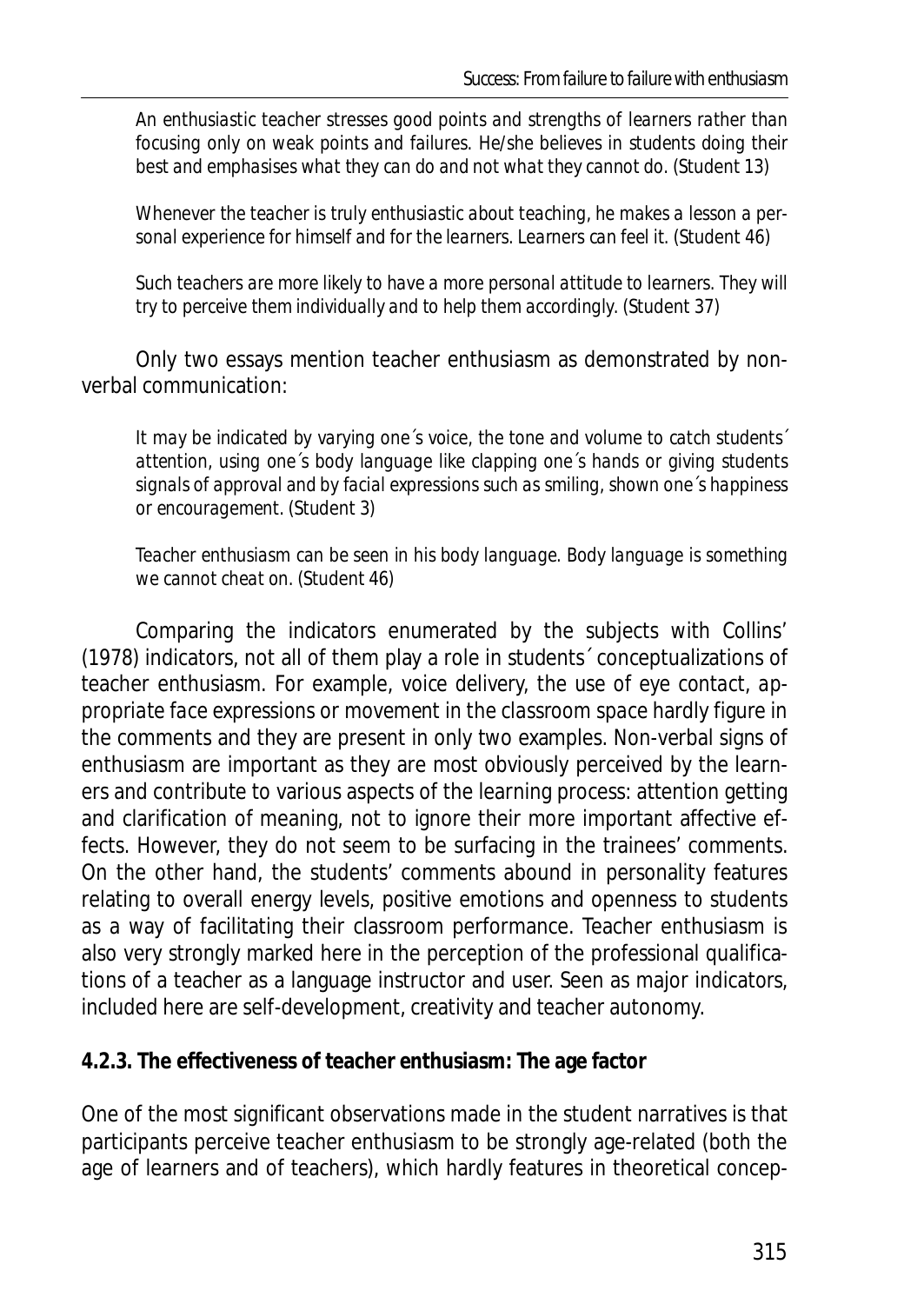tualisations and research studies. Enthusiasm is seen as significant independent of learner age; however, its importance in respect of the indicators needs to be adapted to learner age:

*Teacher enthusiasm is important in each age group. Children because they are focused on "here and now" have to be enthusiastic all the time. Adolescent are in an age of transition, confusion and self-consciousness, therefore their complex problems can be solved by praising their self-esteem and self-image by enthusiastic teachers. Adults have to be intrigued by the teacher because of the little time for lessons they have, their insecurity can be reduced by teacher enthusiasm.* (Student 23)

*As I noticed, novice teachers are more excited about their work. They would like to improve the curriculum and syllabus and use different teaching styles . . . An enthusiastic teacher is very important for children. Children pay attention to eye contact and gestures. When the teacher is smiling and nice, they are motivated to learn . . . I believe that these physical aspects are important and can be developed by teachers. Teacher enthusiasm is also important for teenagers, who would like to see an interesting presentation of a topic.* (Student 20)

The participants in this study, all pre-service teachers, are still very young, in fact in their early twenties. They see themselves as full of ideas and open to change, which they seem to be voicing very strongly, as the last comment demonstrates clearly.

**4.2.4. The effects of enthusiasm on learners and teachers themselves** 

Teacher enthusiasm is perceived as having effects on both learners and the teacher himself/herself. In the case of learners, its impact is on learners´ affective functioning, creating positive energy and positive attitudes to learning, teachers and the subject:

*It is easier to memorise something when it is connected with some emotions and has some influence on our mood and feelings.* (Student 33)

*Enthusiasm encourages learners´ achievement.* (Student 22)

*Why is enthusiasm so effective? I think that it may be because when students are*  engaged in the lesson they remember more. Students<sup>2</sup> attention is held longer. *Teacher´s enthusiasm shows that the subject can be interesting, grammar does not have to be boring, and the learning process may be fun and pleasure.* (Student 20)

*. . . What is more, enthusiastic teachers often prepare their students for different competitions and they enjoy taking part in school events . . . such teachers enjoy*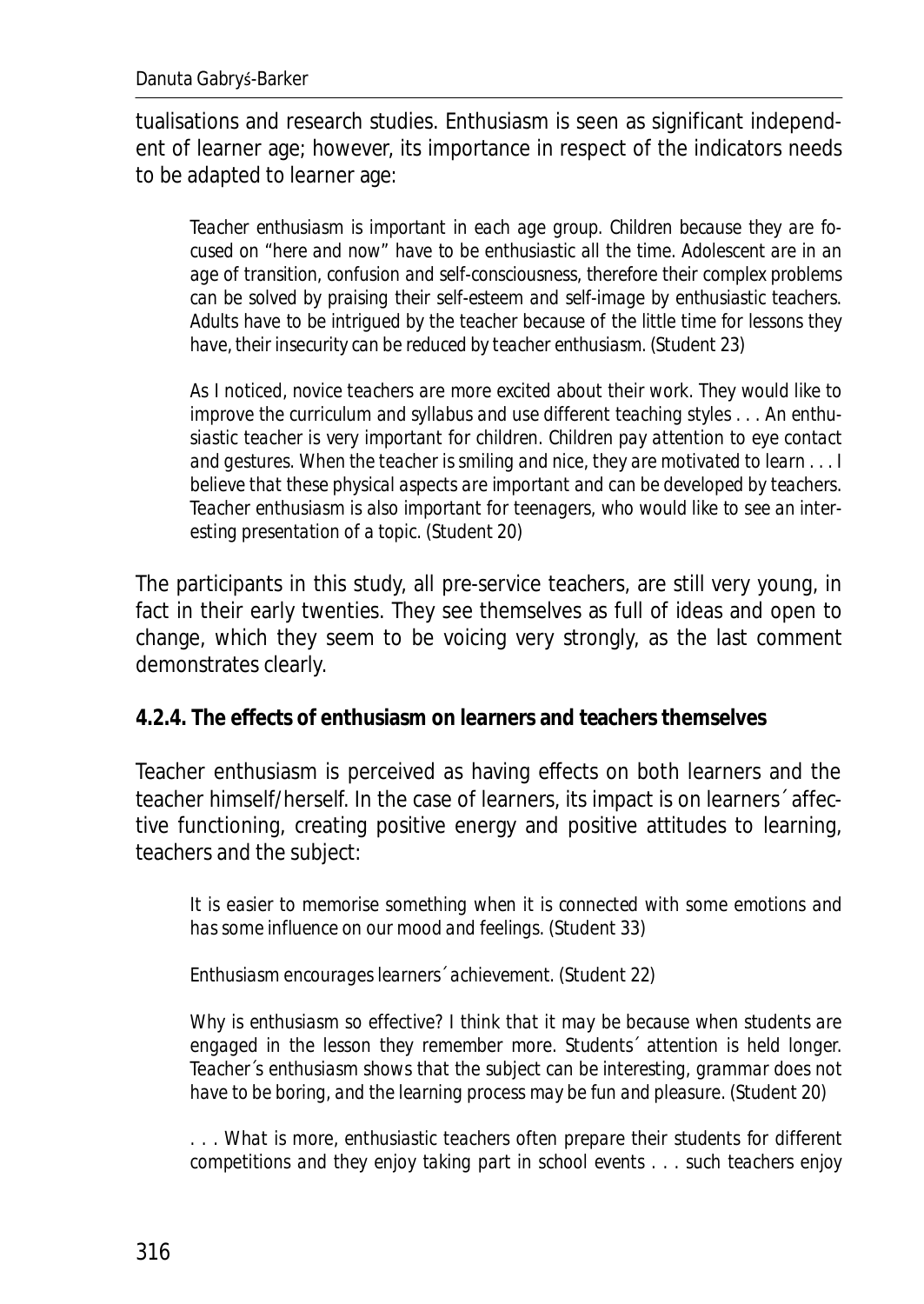*working with students which has a positive influence on learners´ attitude towards language learning. Students are eager to work and they achieve good results. In my opinion enthusiastic teachers are successful teachers.* (Student 19)

As a result of teacher enthusiasm, learners become more motivated and autonomous in their learning:

*This characteristic develops the learners´ and teachers´ autonomy and "working on themselves."* (Student 20)

*Students who have enthusiastic teachers are more likely to study outside of the school . . . It can influence a classroom atmosphere. If it is full of energy and positive attitude, students´ interest and excitement in language learning may increase. Enthusiastic teacher´s presentation of material shows that he or she is a dedicated teacher and wants his/her students to understand and get to higher proficiency levels.* (Student 6)

Another significant feature of effective teaching is the relationship developed between teachers and their learners. It is a teacher´s enthusiastic instructional style that builds the rapport conducive to learning:

*It can also influence their attitude towards school as a whole. Enthusiasm is very important in student-teacher relationship because lesson success is based mostly on the relation they have built with the teacher.* (Student 27)

*Teacher enthusiasm can influence his or her relations with students. They become more confident to talk with the teacher and ask questions.* (Student 6)

Teacher-learner rapport which is conducive to learning results from a facilitative classroom atmosphere free of coercion and threat:

*Teacher enthusiasm can contribute to learners´ achievement because they are not threatened and they are not afraid to use the language and speak during the lesson . . . An enthusiastic teacher helps students to be autonomous and learn on their own. The teacher with a positive attitude creates an atmosphere without stress and without negative impact on students. I think that teacher enthusiasm is very important in the learning process but also in the process of teaching.* (Student 30)

*Enthusiasm of the teacher leads to good classroom atmosphere which encourages reflection and learner initiative.* (Student 24)

By being enthusiastic, teachers are believed not only to create positive motivations and attitudes but also to contribute to the formation of their learners´ personalities: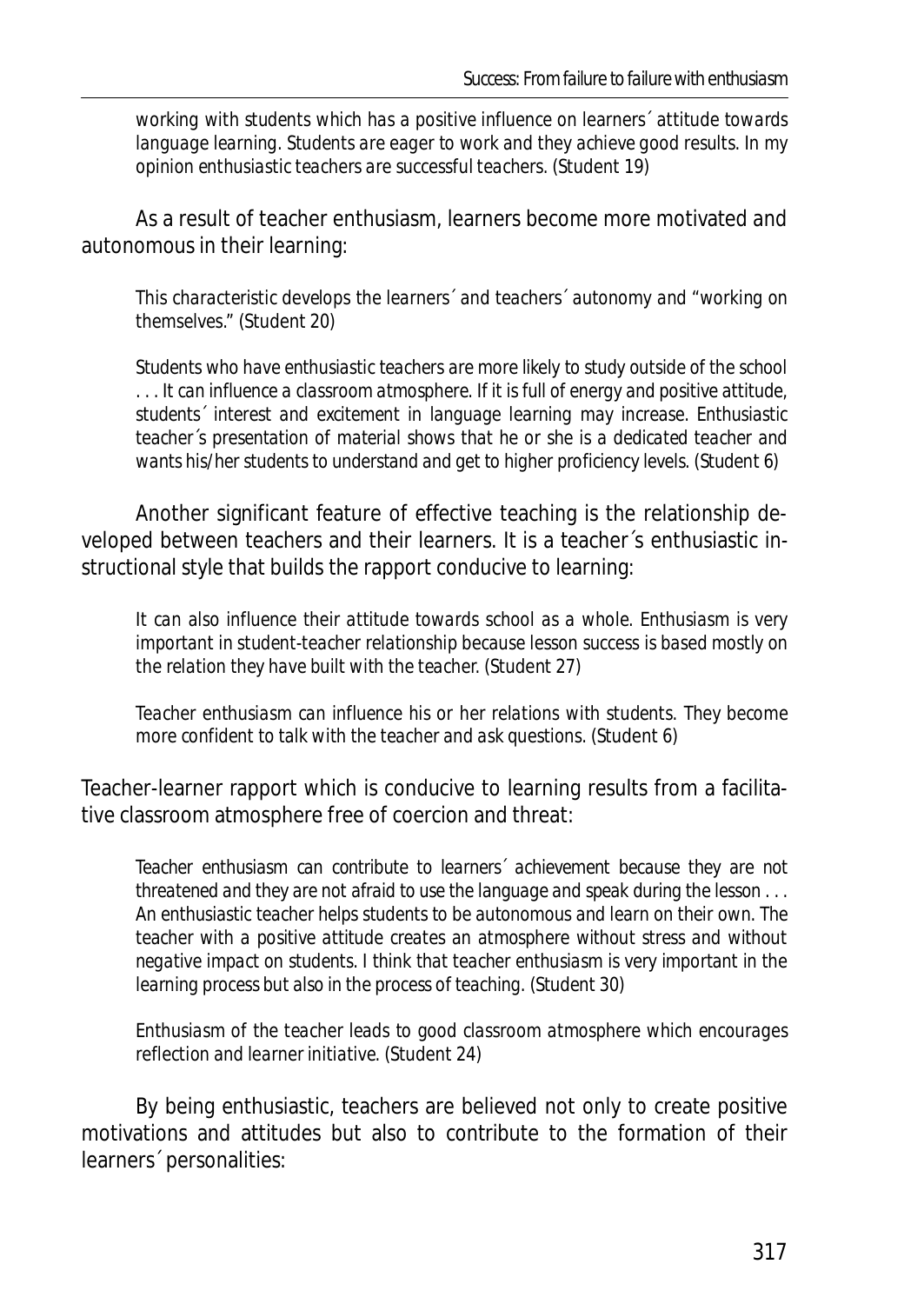*Teacher enthusiasm is visible not only in students´ motivation and their attitude to the subject but it is evident as well in students´ personal growth and development. When students notice teacher enthusiasm related to their actions and classroom behaviour, students´ level of self-confidence increases, and simultaneously their level of anxiety decreases.* (Student 25)

*First of all, teacher´s enthusiasm prompts learner´s engagement in the subject, lesson or the whole course. Students are often infected with enthusiasm by the teacher . . . Secondly, teacher´s enthusiasm is the main reason why learners want to attend the classes. Nobody wants to be in the class where there is a sad, bored and nonvigorous tutor. Classroom climate full of enthusiasm and energy should prevail in the classroom because then students´ motivation to learn increases.* (Student 4)

The instructional style of enthusiastic teachers, which presupposes their more intensive engagement in lesson preparation, affects the learners´ own engagement in the lesson:

*It may contribute to the increase of students´ interest by novelty, variety and surprise of an enthusiastic presentation of the material prepared by the teacher.* (Student 3)

*Starting with the positive effects, it can be said that it enriches teacher´s lessons. The teacher who is enthusiastic is more motivated to work, to experiment and to employ novel elements in his/her lessons . . . One of the examples can be resigning from frontal teaching to encourage learners to work in pairs or groups.* (Student 47)

*For a learning process to occur, students should be excited and surprised . . . Teachers who are bored with their job are de-motivation for students. Only someone who is enthusiastic and loves his job will be creative and interesting partner in the teacher-learner relation.* (Student 45)

Students like and tend to admire enthusiastic teachers. As one of the respondents says: "*When a teacher creates his positive, enthusiastic attitude, it leads to the students´ desire to copy and follow the teacher in gaining knowledge with enthusiasm*" (Student 40).

Their enthusiasm also significantly affects teachers themselves, as it helps them to be more effective in their instructional practices:

*Teacher enthusiasm can have an impact on students´ achievement but also on his or her success as a FL teacher. When teachers like their work, they are full of energy, they can work more effectively.* (Student 29)

*An enthusiastic teacher will spend more time on preparation of his classes than a teacher who feels forced to work as a teacher and takes no pleasure in it.* (Student 27)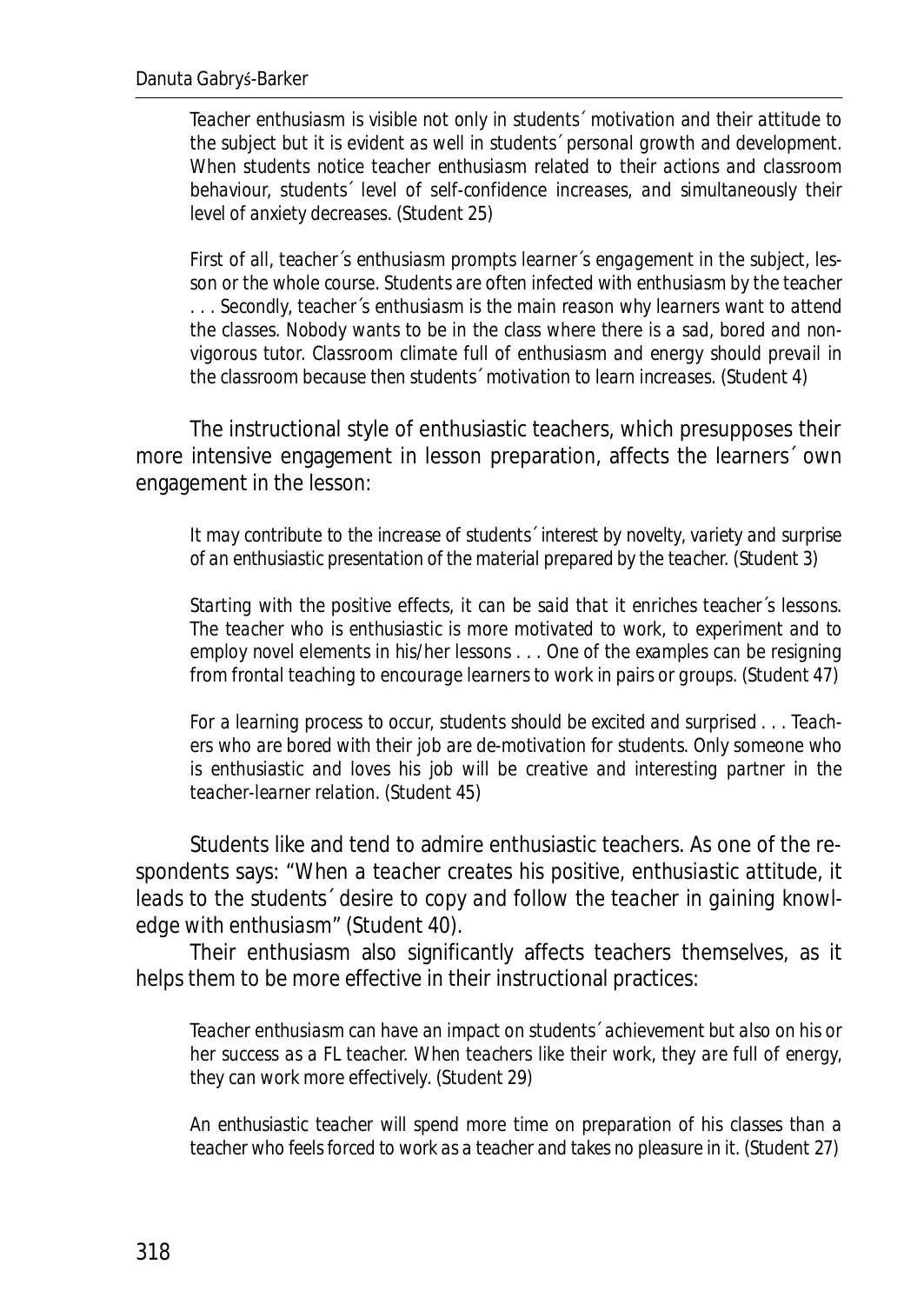*Enthusiasm is responsible for teacher´s attitude towards his/her work. It makes teacher more eager to organise additional lessons and to develop oneself.* (Student 47)

Being enthusiastic towards one´s own work and the positive energy exuded add to teachers´ positive affective functioning and their ability to cope and overcome difficulties:

*Teacher's positive attitude lowers his/her stress level and if a teacher feels secure in his/her classroom, they can be more creative, because their imagination and knowledge are not blocked by stress.* (Student 29)

*It may also prevent monotony and frustration often caused by stress and ineffectiveness of teaching methods (or rather their inappropriate use). Moreover, it leads to personal growth, evokes inspiration and creativity, being flexible and ready for the unexpected as well as having rewards from one´s own experience.* (Student 22)

*Working as a teacher is not only tiring, but also very demanding and has an impact on private life. Being enthusiastic may bring some ease and make this work slightly more interesting . . . Enthusiasm is a part of teacher presence in the classroom . . . From my short experience, I can admit that sometimes even one enthusiastic reaction, involvement in learners´ speech with a smile on my face was priceless. For a student and for me. A frank "thank you" and a positive attitude towards me was unforgettable.* (Student 44)

According to the participants, growing professional awareness and the need for constant professional development also result from enthusiasm for teaching: "*Enthusiasm plays a motivational role and facilitates teacher autonomy and self-development*" (Student 31). "*Positive thinking encourages the need to develop; it shows the sense of teacher´s work and performance*" (Student 22).

As the last aspect, teacher enthusiasm may also be a positive feature in other than the teaching context:

*The last advantage I would like to write about is that teacher enthusiasm is helpful in daily life when we end our work and go back home with the sense that we did our best as teachers and we are not tired.* (Student 33)

### **4.2.5. The dangers of teacher enthusiasm**

Some respondents, while acknowledging the positive aspects of teacher enthusiasm, also strongly emphasize its dangers for both learners and the teachers themselves. These dangers are registered in feelings of uncertainty that learners may have when exposed to an over-enthusiastic teacher solely focused on his/her presentation and not paying enough attention to students' reactions: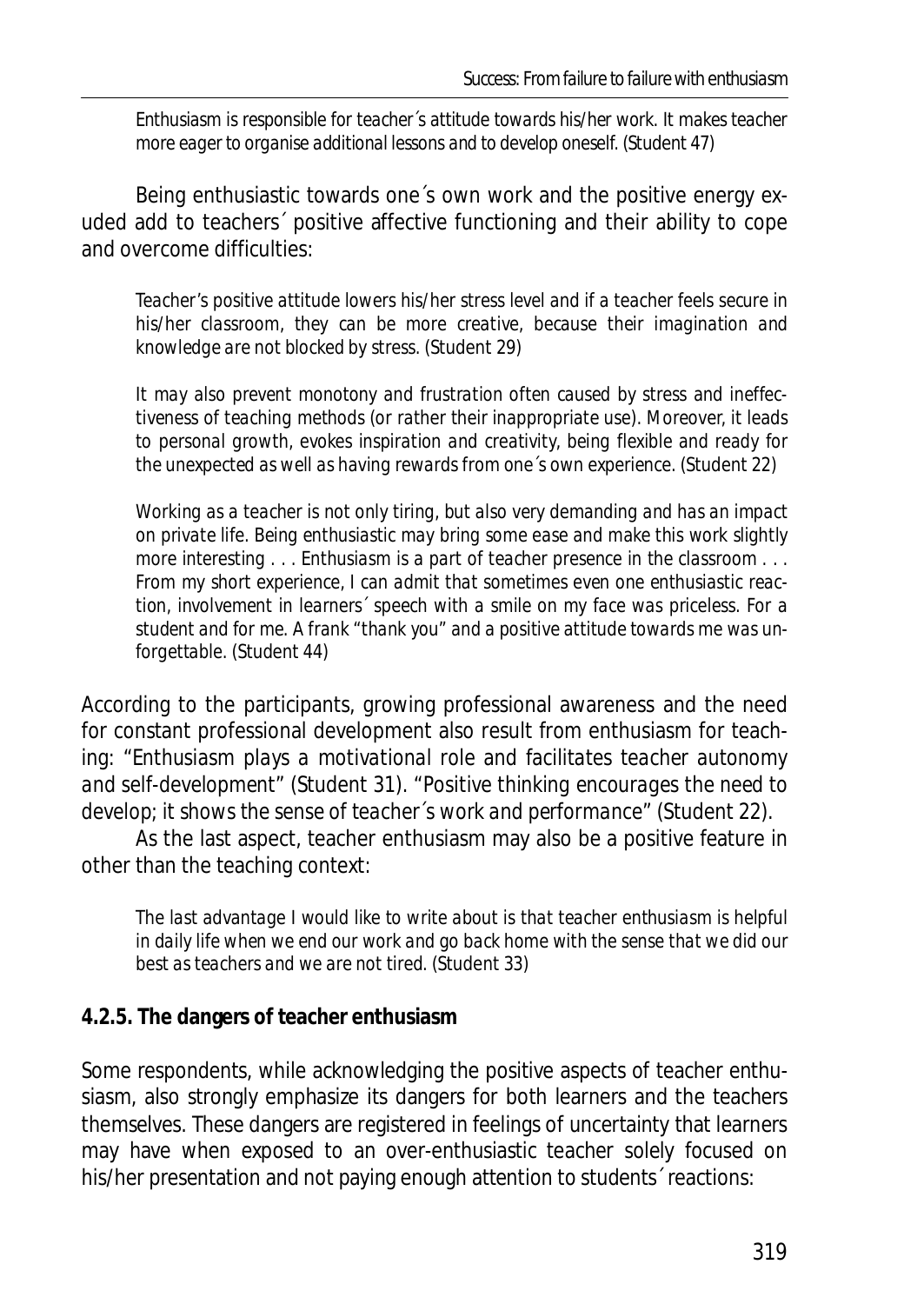*He or she may cause the students "to alienate," to think that the teacher´s perspective is so different and strange that the learners are not able to relate to it. The subject and the teacher may be, therefore, labelled as "peculiar" and the high level of enthusiasm can be detrimental to the learning process.* (Student 17)

Enthusiastic teachers are also perceived as sometimes having unrealistic expectations of their learners, possibly expecting them to match their own interest and level of involvement:

*It is generally believed that teacher enthusiasm should be enormous as it reveals their positive attitude to work. However too much enthusiasm can affect negatively the process of teaching when the teacher and students can be too motivated to achieve success, which they are not able to achieve.* (Student 25)

Flexibility and openness to change, which were mentioned as indicators of enthusiastic teachers, are not always conducive to effective teaching according to selected narratives:

*The friendly and humorous relationship with the students can lead to discipline problems. What is more, teachers willingness to modify his plans can lead to a rather chaotic lesson, when students can lose track of what is happening.* (Student 37)

*If there is too much of it, the lesson will become chaotic and it will lack discipline. Also enthusiasm will be depleted more quickly.* (Student 38)

As studies show, it is not enthusiasm alone but enthusiasm together with the feedback the teacher gives which are a necessary combination, otherwise: "*When the teacher is over-enthusiastic, learners can feel oppressed and dominated by the teacher, his/her eagerness and flow of ideas*" (Student 47).

One of the participants expresses his concern that enthusiastic teachers are so cognitively (work load preparation) and affectively engaged in their classroom instruction that their enthusiasm would naturally tend to dissipate with time: "*The teacher that spends a lot of his time on additional classes can quickly burn out his enthusiasm . . . Enthusiasm can be seen as a finite resource and that wise management of that resource is needed*" (Student 37).

**4. Conclusions: Enthusiasm in teacher training** 

This article demonstrates varied understandings of enthusiasm in general and its indicators in a teaching context. The studies overviewed demonstrate how teacher enthusiasm affects learning outcomes, which is mostly done through creating a positive classroom atmosphere, appropriate rapport between a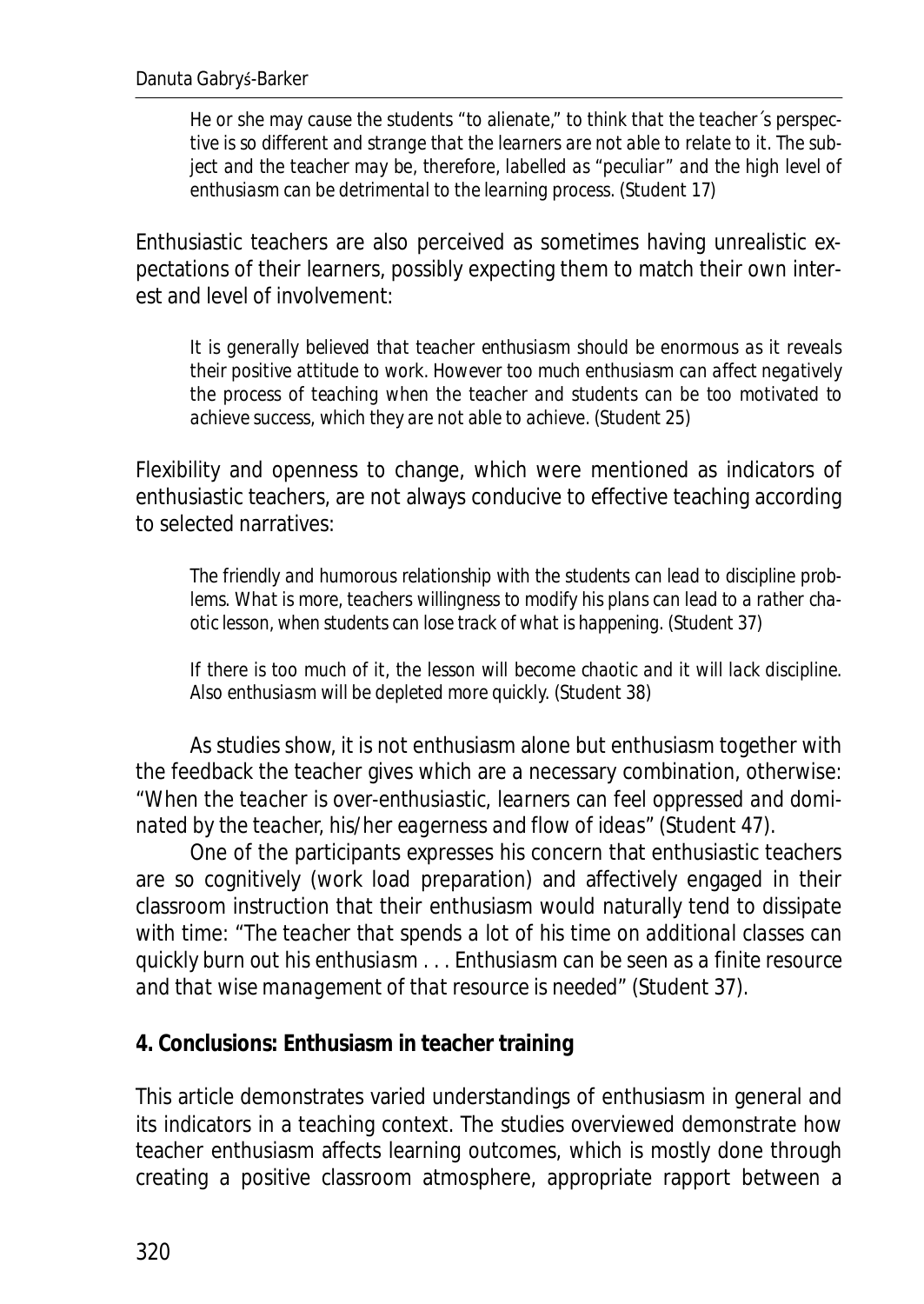teacher and his/her learners, but also by bringing about more learner engagement and attention during the lesson and thus indirectly bringing about learner achievement. The article also elaborated on pre-service teachers' awareness of the nature of teacher enthusiasm and their own beliefs about its significance. The implications of the study conducted are formulated here with a view to proposing how teacher enthusiasm can be fostered as a more expressive style of teaching, resulting in more enthusiastic teaching. Alternatively, it can be reinforced in prospective teachers when introduced to teacher training programmes for pre-service teachers in the course of their studies.

Although the scholarly literature does not produce a clear conceptualization of teacher enthusiasm, tending to look at it from two distinct perspectives, this does not matter much for practical classroom—and training purposes. We as teacher trainers might believe that we have less influence on developing enthusiasm understood as a personality trait. In practice, however, even in this domain there is scope for influencing trainees` intrinsic motivation and attitude towards the language itself and even more for developing a positive attitude to teaching it.

At the same time, we have a great opportunity to help our trainees become more expressive (and thus be perceived as enthusiastic), focusing on developing their verbal and non- verbal expressive behaviours in class. Adapting a more expressive style of teaching will influence learners' motivation and thus, as mentioned earlier, it may also result in more enjoyment of teaching and the teacher becoming more enthusiastic (Frenzel et al., 2009). This behavioural aspect of enthusiasm does not seem to feature in pre-service teachers<sup>1</sup> narratives, so we might start by making our trainees aware of the behavioural indicators of enthusiasm and their own experience of this as learners and novices in teaching. I believe that pre-service teachers, still students themselves, can find a valuable resource in their own learning experiences and how they felt about their own teachers in the past, and reflect on the extent to which those teachers and their enthusiasm influenced their choice of a professional career. Reflective narratives are yet another form of experiential learning for future teachers and a valid source of information for us as teacher trainers.

I propose a behavioural training program that should help trainees to develop:

- *verbal indicators* demonstrating a teacher's acceptance of ideas and feelings (which are both spontaneous and animated);
- ways of praising, clarifying and giving feedback in an unthreatening manner;
- x ways of using *proxemics* and making the trainees aware of the role of position in space, demonstrating closeness, interest and involvement as op-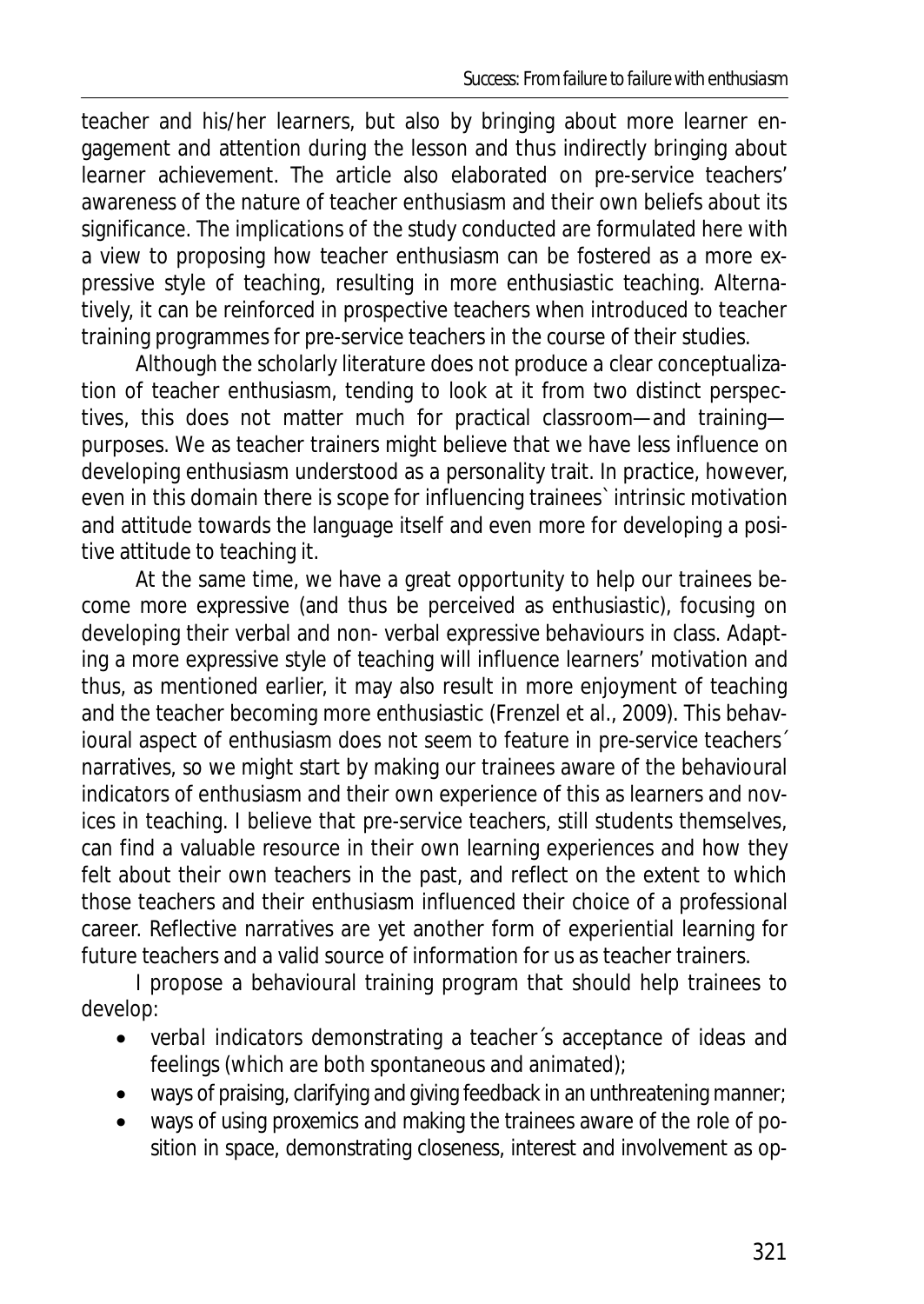posed to power and domination, and how to change position (movement in space, entering learners´ spatial zone to demonstrate closeness);

- x expression of teacher´s *physical animation* (co-verbal behaviour) as demonstrated by eye contact, facial expressions, gestures (for different functions) and changes of posture (expressing attitude, interest, involvement);
- x *vocal animation* (paralanguage) demonstrated in a teacher´s intonation, variation in vocal tones (volume, pitch, quality);
- strategic use of voice (emphasis, attention getting, signalling important points), which can become the focus of training;
- x the importance of *overall energy*, *drive and spirit* throughout the lesson, which may constitute an additional topic for discussion of teacher enthusiasm.

The enjoyment of teaching is demonstrated in enthusiastic teaching and, as one respondent affirms, "*if the teacher enjoys teaching, students will enjoy learning*" (Sandra, Student 6). There is arguably a direct relation between teacher enthusiasm and learner enthusiasm. I strongly believe that enthusiasm is in the final analysis contagious, as are other affective states expressed in teacher-learner classroom rapport (Frenzel et al., 2009; Hargreaves, 2000; Keller, Neumann, & Fischer, 2013). My firm belief is that the art of successful teaching consists in evoking learner enthusiasm. For, as Churchill also said, "success is not final . . . failure is not fatal  $\ldots$  it s the courage to continue that counts." It is enthusiasm that gives teachers the energy and the courage to go on and which is transmitted to our learners to give them the will to persist and succeed in their learning efforts.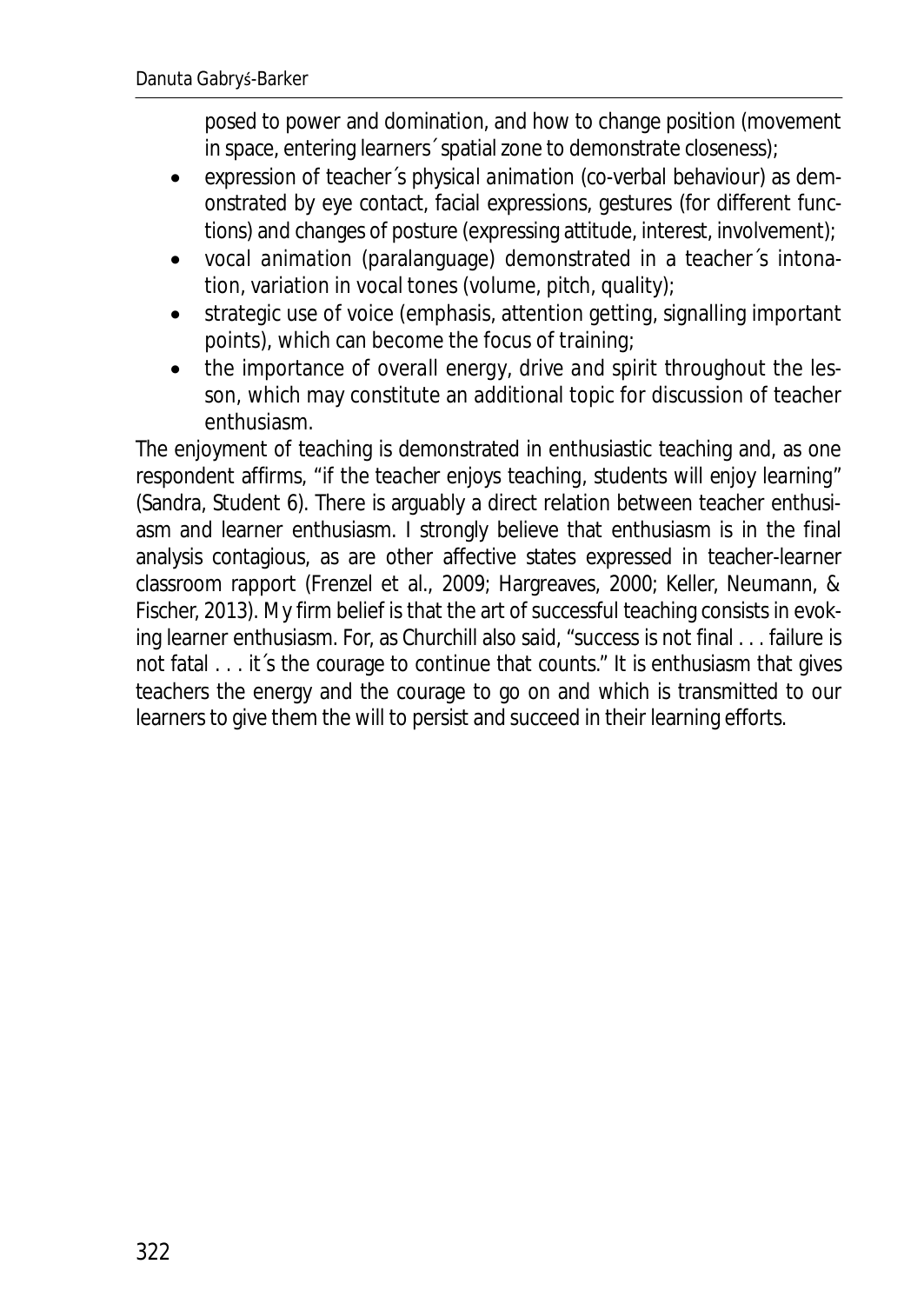References

- Abrams, D. (1990). Play in work: Childish hedonism. *American Behavioral Scientist*, *33*(3), 353-374.
- Anderson, L. M., Holt-Reynolds, D., (1995). *Prospective teachers´ beliefs and teacher education pedagogy*. *Research based on teacher educator´s practical theory*. Retrieved from http://ncrtl.msu.edu/http/reports/html/pdf/rr956.pdf
- Anderson, T., Rourke, L., Garrison, D., & Archer, W. (2001). Assessing teaching presence in a computer conferencing context. *Journal of Asynchronous Learning Networks, 5(2),* 1-17.
- Babad, E., (2007). Nonverbal behaviour in education. In J. A. Harrigan, R. Rosenthal, & K. R. Scherer (Eds.), *The new handbook of methods in nonverbal behaviour research* (pp. 283-211). New York: Oxford University Press.
- Bauer, C. F. (2002). What students think College students describe their high school chemistry class. *The Science Teacher, 69,* 52-55.
- Bettencourt, E. M., Gillett, M. H., Galland, M. D., & Hull, R. E. (1983). Effects of teacher enthusiasm training on student on-task behaviour and achievement. *American Educational Research Journal, 20*, 435-450.
- Bloch, P. (19860. Product enthusiasm: Many questions, a few answers. *NA-Advances in Consumer Research, 13*, 539-543.
- Csikszentmihalyi, M. (1990). *Flow: The psychology of optimal experience*. New York: Harper Collins.
- Collins, M. L. (1978). Effects of enthusiasm training on preservice elementary teachers. *Research in Teacher Education, 29*(1)*,* 63-67.
- Dean, J. (2005). *The effective primary school classroom: The essential guide for new teachers.* New York: Routledge/Falmer.
- Dörnyei, Z. (2001). *Teaching and researching motivation.* Harlow: Pearson Education Enthusiasm. (2010). In *The American heritage dictionary of the English language* (4th edition). Houghton Mifflin.
- Enthusiasm. (n.d.). In *The free dictionary by Farlex*. Retrieved from http://www. thefreedictionary.com/enthusiasm on 1 September 2013
- Feldman, K. A. (2007). Identifying exemplary teachers and teaching. Evidence from student ratings. In R. P. Perry & J. C. Smart (Eds.), *The scholarship of teaching and learning in higher education – An evidence-based perspective* (pp. 93-143). Dordrecht: Springer.
- Frenzel, A. C. M., Goetz, T., Lűdtke, O., Pekrun, R & Sutton, R. E. (2009). Emotional transmission in the classroom: Exploring the relationship between teacher and student enjoyment. *Journal of Educational Psychology, 101*(3), 705-716.
- Gabryś-Barker, D. (2012). *Reflectivity in pre-service teacher education. A survey of theory and practice.* Katowice: University of Silesia Press.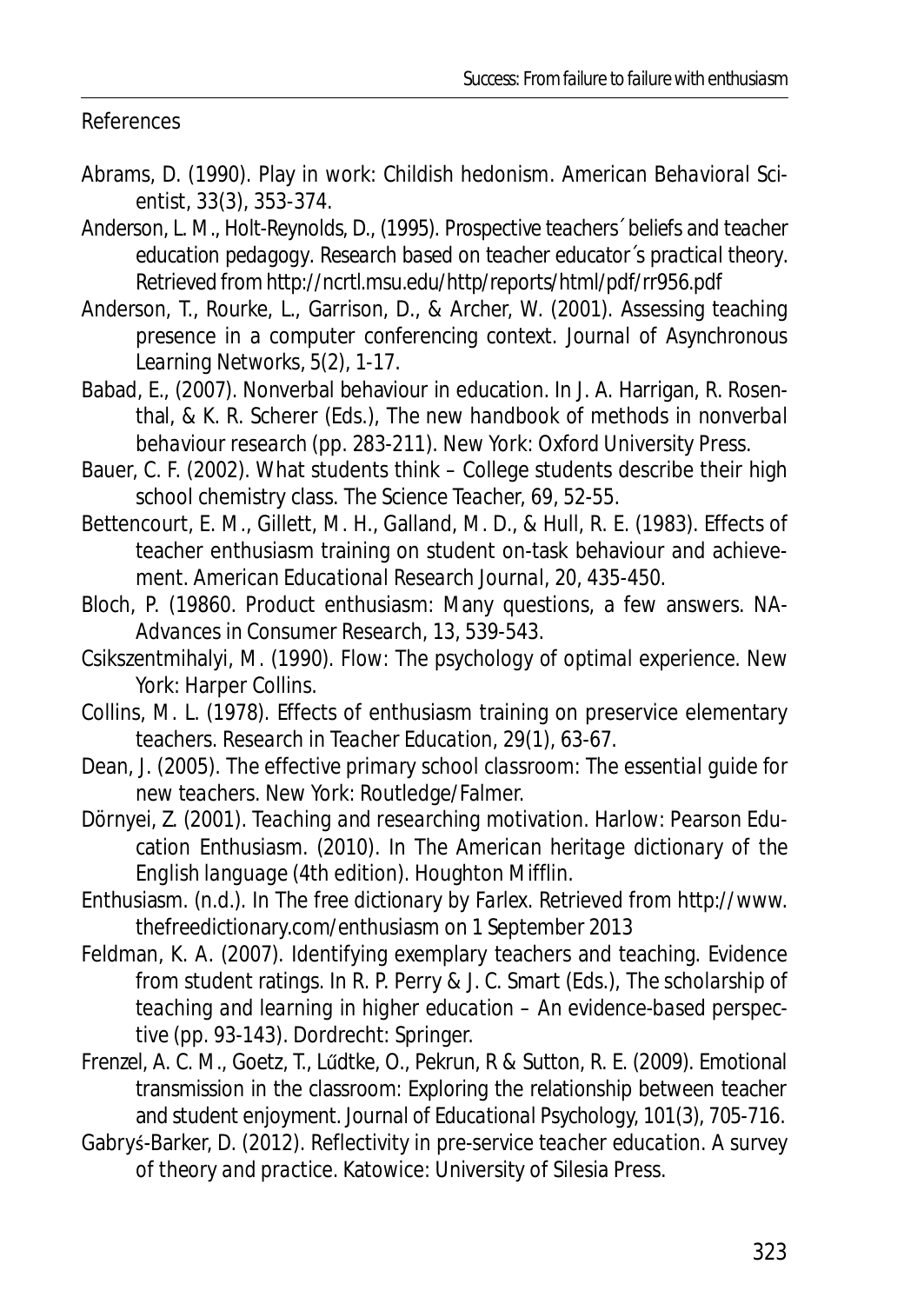- Hargreaves, A. (2000). Mixed emotions: Teachers' perceptions of their interactions with students. *Teaching and Teacher Education,* 16, 811-826.
- Keller, M. (2011). *Teacher enthusiasm in physics instruction* (Unpublished doctoral dissertation). University of Duisburg-Essen, Germany.
- Keller, M., Neumann, K., Fischer, H. E. (2013). Teacher enthusiasm and student learning. In J. Hattie & E. Anderman (Eds.), *International guide to student achievement* (pp. 247-250). New York, NY: Routledge.
- Killen, R. (2006). *Effective teaching strategies: Lessons from research and practice*. Melbourne: Thomson Social Science.
- Kunter, M., Tsai, Y. M., Klusmann, U., Runner, M., Krauss, S., & Baumert, J. (2008). Students' and mathematics teachers' perceptions of teacher enthusiasm and instruction. *Learning and Instruction, 18(5),* 468-482.
- Kunter, M., Frenzel, A., Nagy, G., Baumert, J., Pekrun, R. (2011). Teacher enthusiasm: Dimensionality and context specificity. *Contemporary Educational Psychology, 36*(4), 289-301.
- Lunsford, S. (2011). *Teacher enthusiasm scale*. Retrieved from www.Christine´s TeacherEnthusiamScale.doc on 2 September 2013
- Maslow, A. (1954). *Motivation and personality*. New York: Harper.
- Metcalfe, A., & Game, A. (2006). The teacher´s enthusiasm. *The Australian Educational Researcher, 33*(3), 91-106.
- Mottet, T. P., & Beebe, S. A. (2000). *Emotional contagion in the classroom. An examination of how teacher and student emotions are related*. Retrieved from ERIC database. (ED447522)
- Murphy, C. A. & Walls, R. T. (1994, April). *Concurrent and sequential occurrences of teacher enthusiasm behaviours*. Paper presented at the Annual Meeting of the American Educational Research Association, New Orleans. Retrieved from http://localhost../../../../articles/u/p/l/WikEd. (ED 375 128)
- Noels, K. A. (2001). Learning Spanish as a second language: Students' orientations and perceptions of teachers' communicative style. *Language Learning*, 51, 107-144.
- OECD. (2005). *Teachers matter: Attracting, developing and retaining effective teachers*. OECD Publishing.
- OECD. (2012). Teaching in focus: What can be done to support new teachers. Retrieved from www.oecd.org on 18 May 2014.
- Patrick, B. C., Hisley, J., & Kempler, T. (2000). "What´s everybody so excited about?": The effects of teacher enthusiasm on student intrinsic motivation and vitality. *The Journal of Experimental Education, 68*(3), 217-236.
- Rodgers, C., & Raider-Roth, M. (2006). Presence in teaching. *Teachers and Teaching: Theory and practice, 12*(3), 265-287.